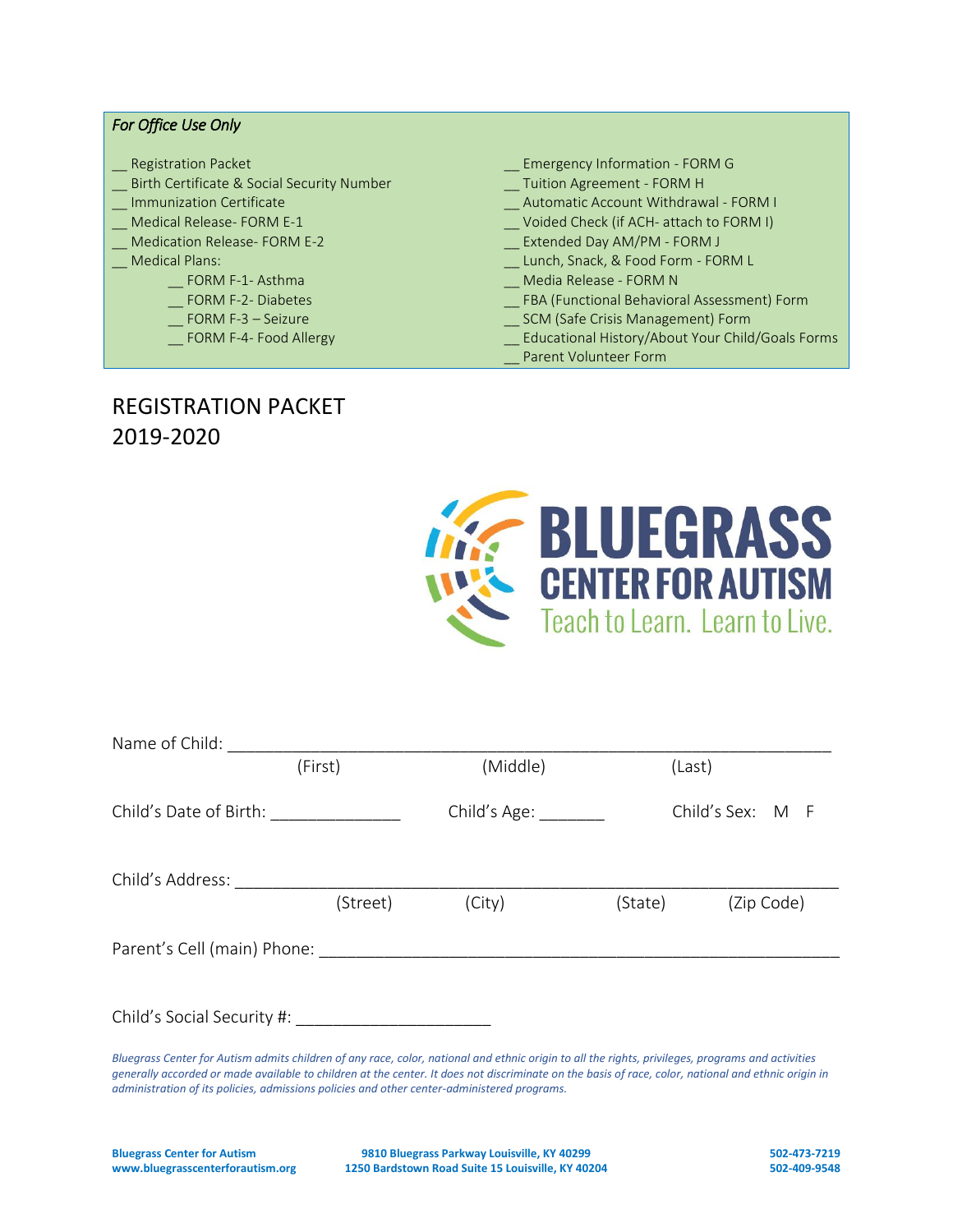# Parent/Guardian Information

*(adult(s) with whom the child lives)*

|          | (Street)                                                                                            |        | (City) (State) (Zip Code)                                                                            |            |
|----------|-----------------------------------------------------------------------------------------------------|--------|------------------------------------------------------------------------------------------------------|------------|
|          |                                                                                                     |        | Home Phone: ______________________Cell Phone: ____________________________Work Phone: ______________ |            |
|          |                                                                                                     |        |                                                                                                      |            |
|          |                                                                                                     |        |                                                                                                      |            |
|          |                                                                                                     |        |                                                                                                      |            |
|          |                                                                                                     |        |                                                                                                      |            |
|          |                                                                                                     |        |                                                                                                      |            |
|          |                                                                                                     |        |                                                                                                      |            |
|          |                                                                                                     |        |                                                                                                      |            |
|          |                                                                                                     |        |                                                                                                      |            |
| (Street) |                                                                                                     | (City) | (State)                                                                                              | (Zip Code) |
|          | Home Phone: ____________________Cell Phone: __________________________Work Phone: _________________ |        |                                                                                                      |            |
|          |                                                                                                     |        |                                                                                                      |            |
|          |                                                                                                     |        |                                                                                                      |            |

*PLEASE NOTE: In order for your child's experience at Bluegrass Center for Autism to be successful, we require each adult family member to attend team conferences, and parent workshops to ensure effective reinforcement may occur at home.*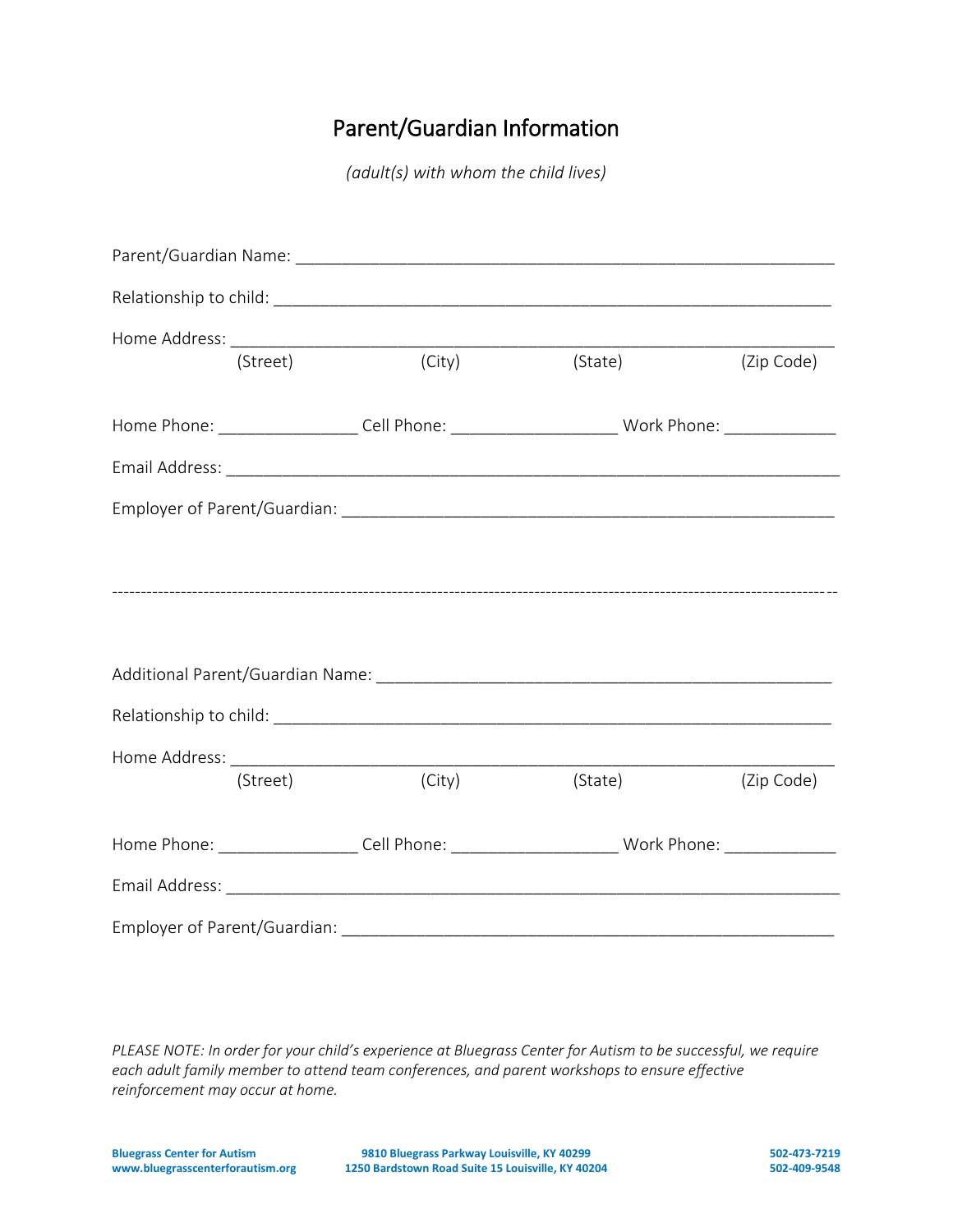# Family Information

Family Members/Siblings

|                                                  |                   |                             | Age: Relationship to child: |
|--------------------------------------------------|-------------------|-----------------------------|-----------------------------|
| Name:                                            |                   | Age: Relationship to child: |                             |
| Name:                                            |                   | Age: Relationship to child: |                             |
| Name:                                            |                   | Age: Relationship to child: |                             |
| Name:                                            | Age:              | Relationship to child:      |                             |
| Is the child you are enrolling into BCA adopted? | <b>Parage Yes</b> | No lim                      | If "Yes", at what age?      |

### *Please complete the information below for "Non-Custodial Adult(s)" (grandparents, step-parents, etc.) who have a caretaking role in the child's life.*

| (Street) |  |  |                                                                                                                                                                                                                                                                 |  |
|----------|--|--|-----------------------------------------------------------------------------------------------------------------------------------------------------------------------------------------------------------------------------------------------------------------|--|
|          |  |  |                                                                                                                                                                                                                                                                 |  |
|          |  |  |                                                                                                                                                                                                                                                                 |  |
|          |  |  |                                                                                                                                                                                                                                                                 |  |
|          |  |  |                                                                                                                                                                                                                                                                 |  |
|          |  |  |                                                                                                                                                                                                                                                                 |  |
|          |  |  |                                                                                                                                                                                                                                                                 |  |
|          |  |  |                                                                                                                                                                                                                                                                 |  |
|          |  |  |                                                                                                                                                                                                                                                                 |  |
| (Street) |  |  | (Zip Code)                                                                                                                                                                                                                                                      |  |
|          |  |  |                                                                                                                                                                                                                                                                 |  |
|          |  |  |                                                                                                                                                                                                                                                                 |  |
|          |  |  |                                                                                                                                                                                                                                                                 |  |
|          |  |  | (City)<br>(State) (Zip Code)<br>Home Phone: _____________________Cell Phone: ___________________________Work Phone: _______________<br>(City)<br>(State)<br>Home Phone: ____________________Cell Phone: ___________________________Work Phone: ________________ |  |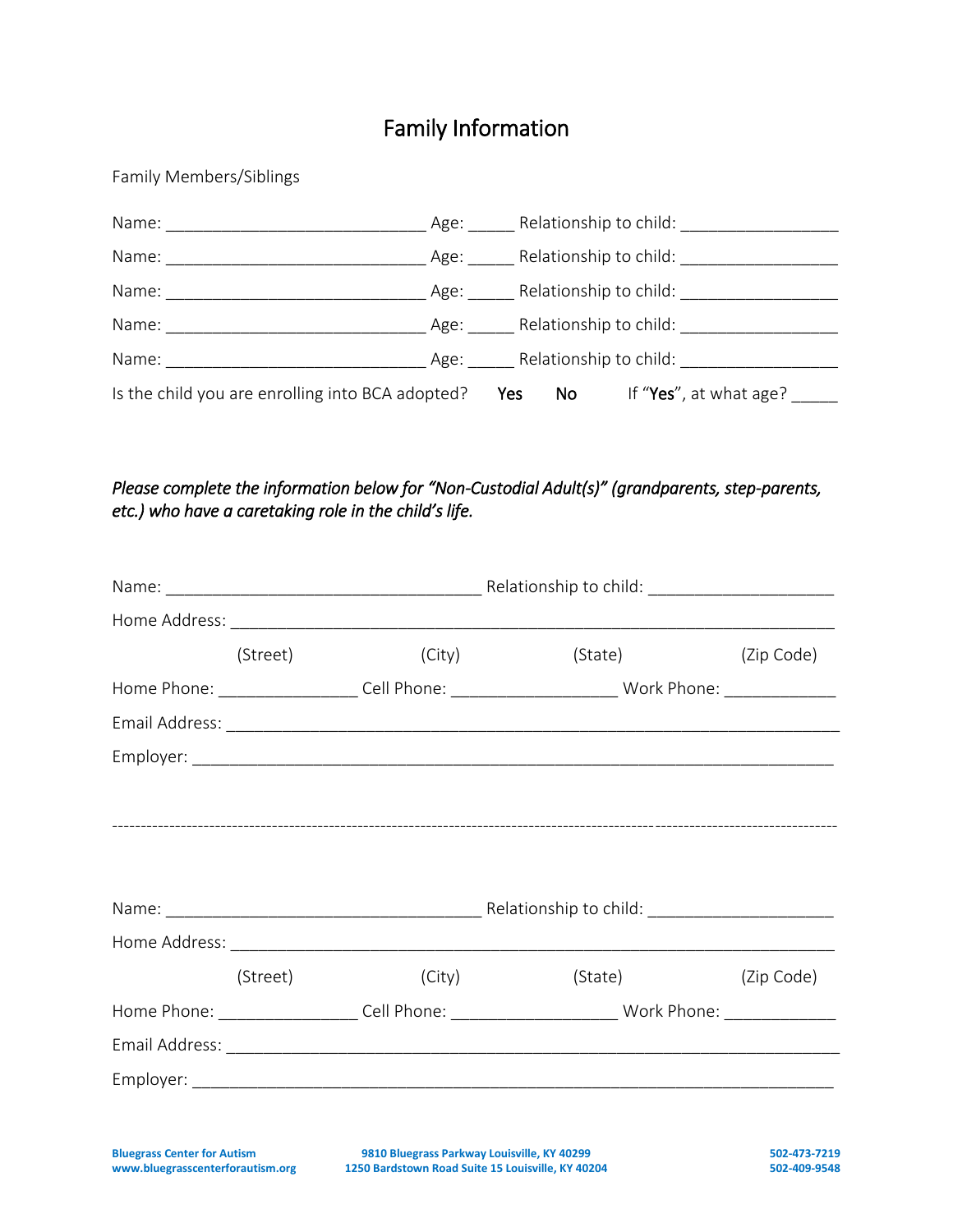# Medical Information

*Please complete medical information for all that apply*

|                         | Child's Primary Care Physician    |        |         |            |
|-------------------------|-----------------------------------|--------|---------|------------|
|                         |                                   |        |         |            |
|                         |                                   |        |         |            |
|                         | (Street)                          | (City) | (State) | (Zip Code) |
|                         | Child's Specialty Care Physician  |        |         |            |
|                         |                                   |        |         |            |
|                         |                                   |        |         |            |
|                         |                                   |        |         |            |
|                         | (Street)                          | (City) | (State) | (Zip Code) |
|                         | Child's Psychologist/Psychiatrist |        |         |            |
|                         |                                   |        |         |            |
|                         |                                   |        |         |            |
|                         |                                   |        |         |            |
|                         | (Street)                          | (City) | (State) | (Zip Code) |
| Child's Dentist         |                                   |        |         |            |
|                         |                                   |        |         |            |
|                         |                                   |        |         |            |
|                         | (Street)                          | (City) | (State) | (Zip Code) |
| Child's Ophthalmologist |                                   |        |         |            |
|                         |                                   |        |         |            |
|                         |                                   |        |         |            |
|                         | (Street)                          | (City) | (State) | (Zip Code) |
|                         |                                   |        |         |            |
|                         |                                   |        |         |            |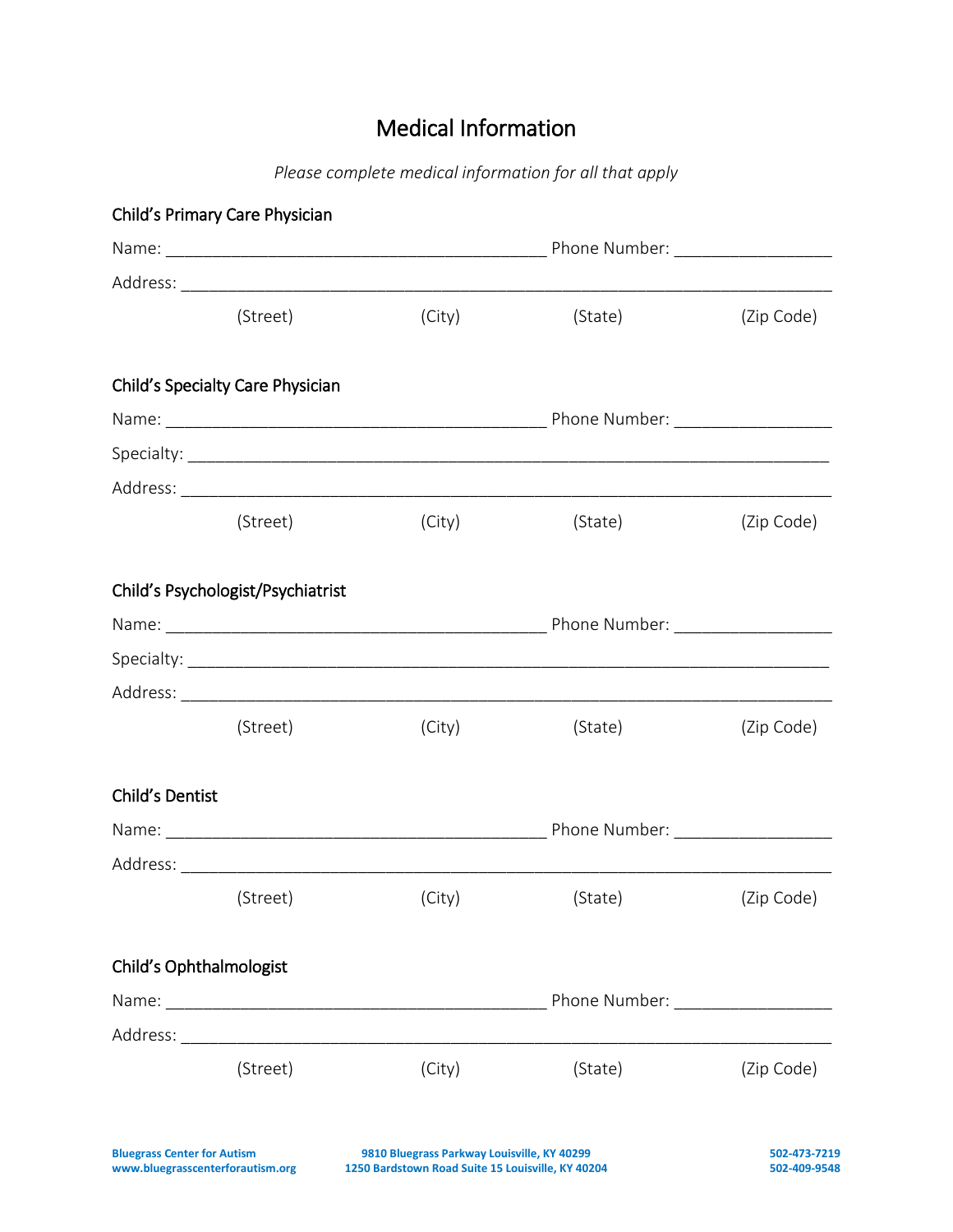## Medical Information (continued)

| Allergies:                                                                                                                                                                                                                    | Cerebral Palsy                                                                                                                                                                                                                 |
|-------------------------------------------------------------------------------------------------------------------------------------------------------------------------------------------------------------------------------|--------------------------------------------------------------------------------------------------------------------------------------------------------------------------------------------------------------------------------|
| Food:                                                                                                                                                                                                                         | <b>Cystic Fibrosis</b>                                                                                                                                                                                                         |
| Insects:                                                                                                                                                                                                                      | <b>Dental Conditions</b>                                                                                                                                                                                                       |
| Drugs:                                                                                                                                                                                                                        | <b>Diabetes</b>                                                                                                                                                                                                                |
| Latex                                                                                                                                                                                                                         | Down Syndrome                                                                                                                                                                                                                  |
| Seasonal: The contract of the contract of the contract of the contract of the contract of the contract of the contract of the contract of the contract of the contract of the contract of the contract of the contract of the | _ Head/Spinal Injuries                                                                                                                                                                                                         |
|                                                                                                                                                                                                                               | Deaf or Hearing Impaired                                                                                                                                                                                                       |
| <b>Anxiety Disorder</b>                                                                                                                                                                                                       | <b>Heart Conditions</b>                                                                                                                                                                                                        |
| Asthma or Breathing Conditions                                                                                                                                                                                                | Muscle Conditions                                                                                                                                                                                                              |
| Asperger's Syndrome                                                                                                                                                                                                           | Seizures                                                                                                                                                                                                                       |
| Attention Deficit Disorder (ADD)                                                                                                                                                                                              | Speech Delays/Conditions                                                                                                                                                                                                       |
| Attention Deficit Hyperactivity Disorder (ADHD)                                                                                                                                                                               | Visually Impaired/Blindness                                                                                                                                                                                                    |
| Autism Spectrum Disorder (ASD)                                                                                                                                                                                                | Other: and the control of the control of the control of the control of the control of the control of the control of the control of the control of the control of the control of the control of the control of the control of t |
| <b>Bladder Conditions</b>                                                                                                                                                                                                     |                                                                                                                                                                                                                                |
| <b>Bowel Conditions</b>                                                                                                                                                                                                       | Other:                                                                                                                                                                                                                         |
|                                                                                                                                                                                                                               |                                                                                                                                                                                                                                |

*Please check all that apply for your child enrolling in BCA*

Date of last eye exam: \_\_\_\_\_\_\_\_\_\_\_\_\_\_\_\_\_\_\_\_\_\_\_\_\_Date of last hearing test: \_\_\_\_\_\_\_\_\_\_\_\_\_\_\_\_\_\_\_\_\_\_\_\_\_\_\_\_\_\_\_\_\_\_\_

Please describe any other important medical/health related information about your child:

\_\_\_\_\_\_\_\_\_\_\_\_\_\_\_\_\_\_\_\_\_\_\_\_\_\_\_\_\_\_\_\_\_\_\_\_\_\_\_\_\_\_\_\_\_\_\_\_\_\_\_\_\_\_\_\_\_\_\_\_\_\_\_\_\_\_\_\_\_\_\_\_\_\_\_\_\_\_

\_\_\_\_\_\_\_\_\_\_\_\_\_\_\_\_\_\_\_\_\_\_\_\_\_\_\_\_\_\_\_\_\_\_\_\_\_\_\_\_\_\_\_\_\_\_\_\_\_\_\_\_\_\_\_\_\_\_\_\_\_\_\_\_\_\_\_\_\_\_\_\_\_\_\_\_\_\_

\_\_\_\_\_\_\_\_\_\_\_\_\_\_\_\_\_\_\_\_\_\_\_\_\_\_\_\_\_\_\_\_\_\_\_\_\_\_\_\_\_\_\_\_\_\_\_\_\_\_\_\_\_\_\_\_\_\_\_\_\_\_\_\_\_\_\_\_\_\_\_\_\_\_\_\_\_\_

Please list all your child's medications, prescriptions, supplements (including over-the-counter

medication) below. Use extra page for additional medications, prescriptions and supplements.

| Medication | Dosage | Times per day | Condition | Physician |
|------------|--------|---------------|-----------|-----------|
|            |        |               |           |           |
|            |        |               |           |           |
|            |        |               |           |           |
|            |        |               |           |           |
|            |        |               |           |           |
|            |        |               |           |           |

*Please Note: Please make BCA staff aware of any adjustments/changes that are made to your child's medications.*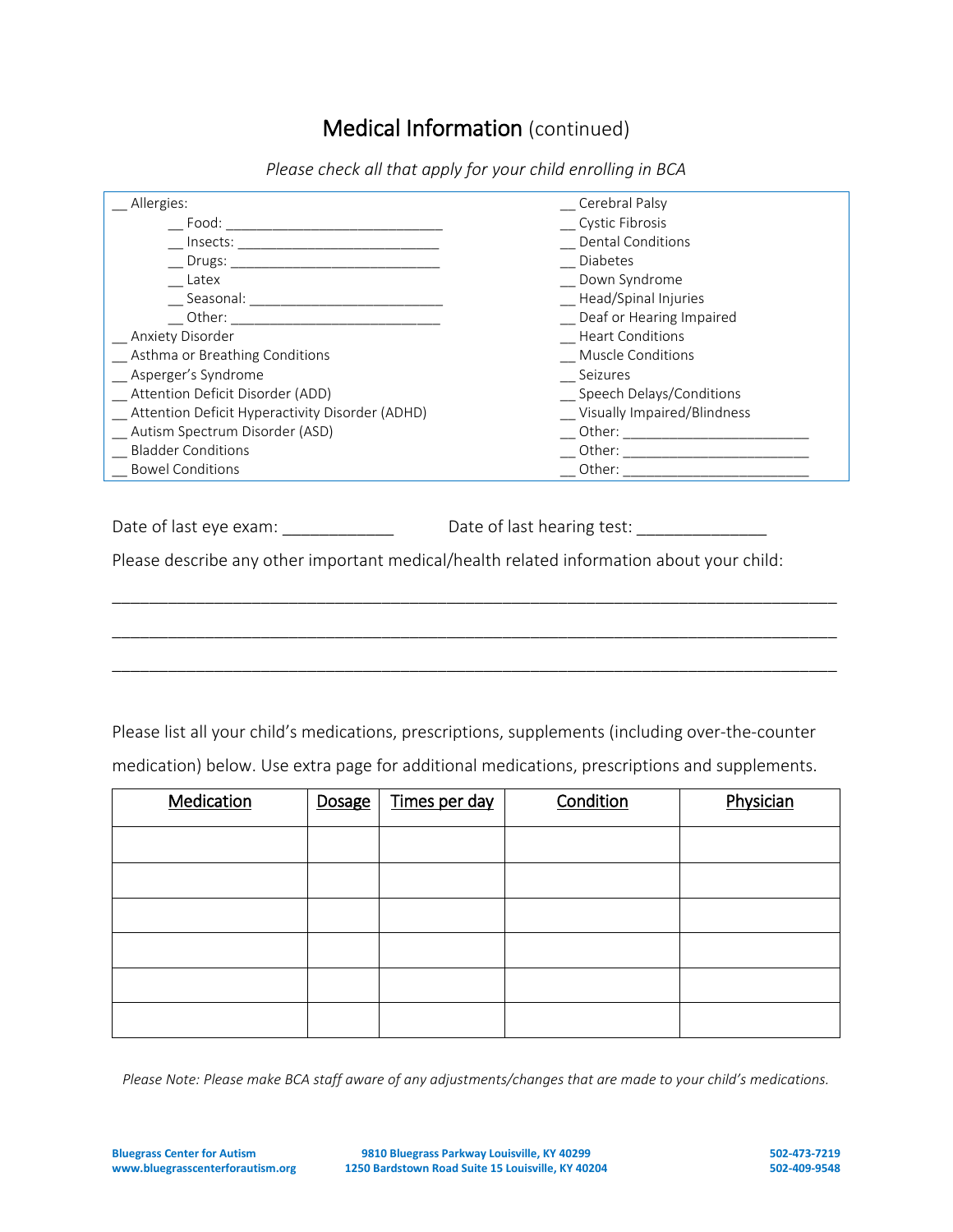## Medical Information (continued)

In an emergency, do you give Bluegrass Center for Autism's staff permission to send your child (properly supervised) to an alternative hospital or physician, if you and/or your physician(s) cannot be reached? (circle one) The Ses No

*As a parent/guardian, I authorize treatment of \_\_\_\_\_\_\_\_\_\_\_\_\_\_\_\_\_\_\_\_\_\_\_\_\_\_\_\_\_\_\_\_\_\_\_\_ by a qualified, licensed medical physician in event of a medical emergency, which may endanger his/her life, cause physical disability or undue discomfort if delayed. This consent is granted only if reasonable efforts have been made to contact me. If continued efforts to contact me are unsuccessful, or should expediency make it impractical or dangerous to the health of my child, I authorize a physician to take such action as he/she deems necessary.* 

| Parent/Guardian Signature: | Date. |
|----------------------------|-------|
|----------------------------|-------|

Documentation of your child's previous evaluations are needed. Specifically, but not limited to:

- \_\_ Educational Evaluations/Plans
- \_\_ Psychological Evaluations
- \_\_ Speech and Language Evaluations/Plans
- \_\_ Occupational Therapy Evaluations/Plans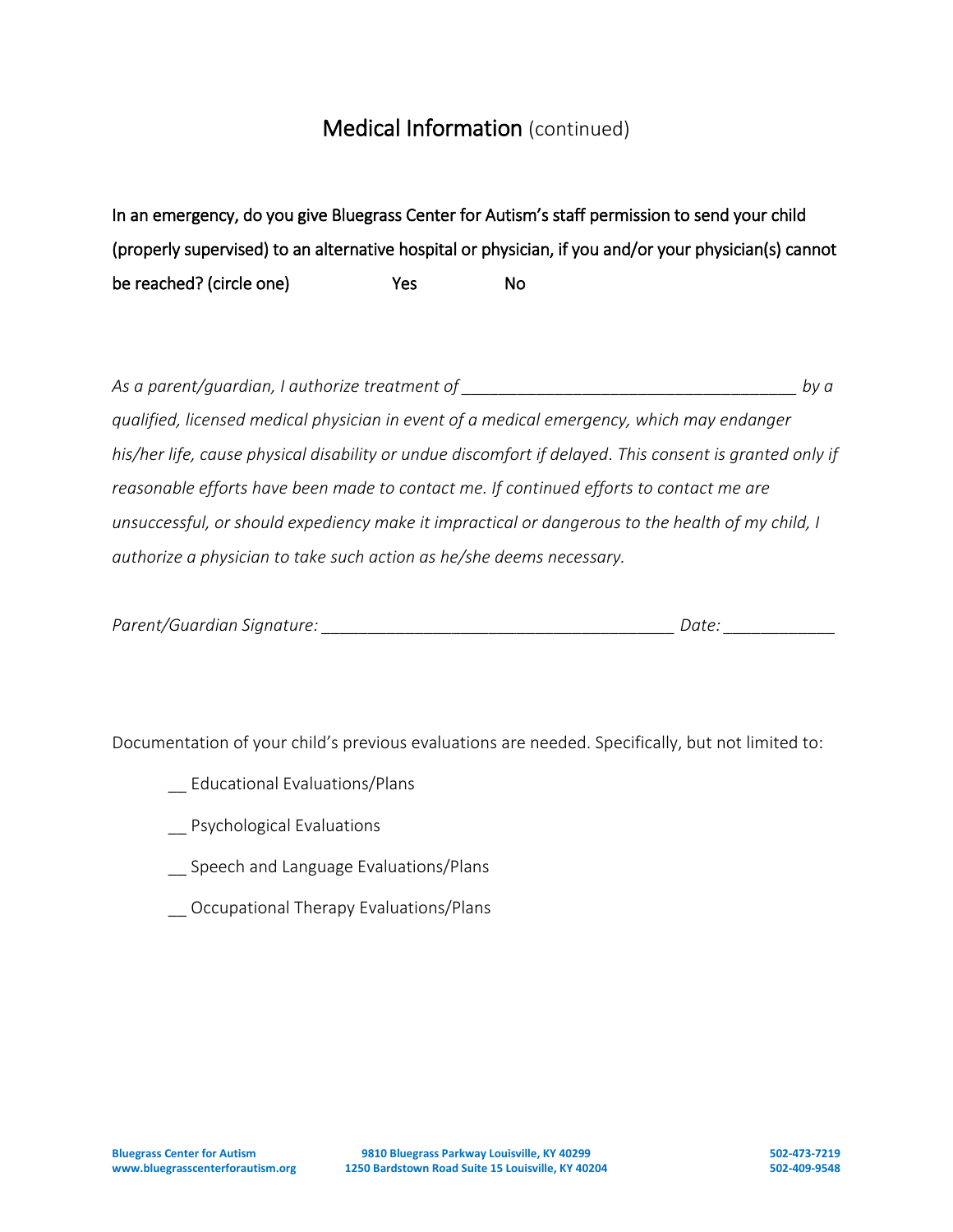# Medical Information (continued)

| Does your child have an Autism Spectrum Disorder (ASD) diagnosis? (circle one)           | Yes                                  | No. |
|------------------------------------------------------------------------------------------|--------------------------------------|-----|
| Who gave your child his/her ASD diagnosis?                                               |                                      |     |
|                                                                                          |                                      |     |
|                                                                                          |                                      |     |
| Date of ASD Diagnosis:                                                                   | Child's Age when diagnosed with ASD: |     |
| What prompted you to seek an evaluation for your ASD diagnosis?                          |                                      |     |
| Please attach a copy of the original diagnostic evaluation and any additional diagnostic |                                      |     |
| evaluation/treatment summary since that date.                                            |                                      |     |
|                                                                                          |                                      |     |
|                                                                                          |                                      |     |

\_\_\_\_\_\_\_\_\_\_\_\_\_\_\_\_\_\_\_\_\_\_\_\_\_\_\_\_\_\_\_\_\_\_\_\_\_\_\_\_\_\_\_\_\_\_\_\_\_\_\_\_\_\_\_\_\_\_\_\_\_\_\_\_\_\_\_\_\_\_\_\_\_\_\_\_\_\_

### *Please complete only if your child has received services in any of the following areas:*

| Speech and Language                       |                                                                               |
|-------------------------------------------|-------------------------------------------------------------------------------|
|                                           |                                                                               |
|                                           |                                                                               |
|                                           |                                                                               |
|                                           |                                                                               |
| <b>Occupational Therapy</b>               |                                                                               |
|                                           |                                                                               |
|                                           | Agency: __________________________________ When was your child last assessed? |
|                                           |                                                                               |
|                                           |                                                                               |
| <b>Physical Therapy</b>                   |                                                                               |
|                                           |                                                                               |
|                                           | Agency: ________________________________When was your child last assessed?    |
| What are the goals for this intervention? |                                                                               |
|                                           |                                                                               |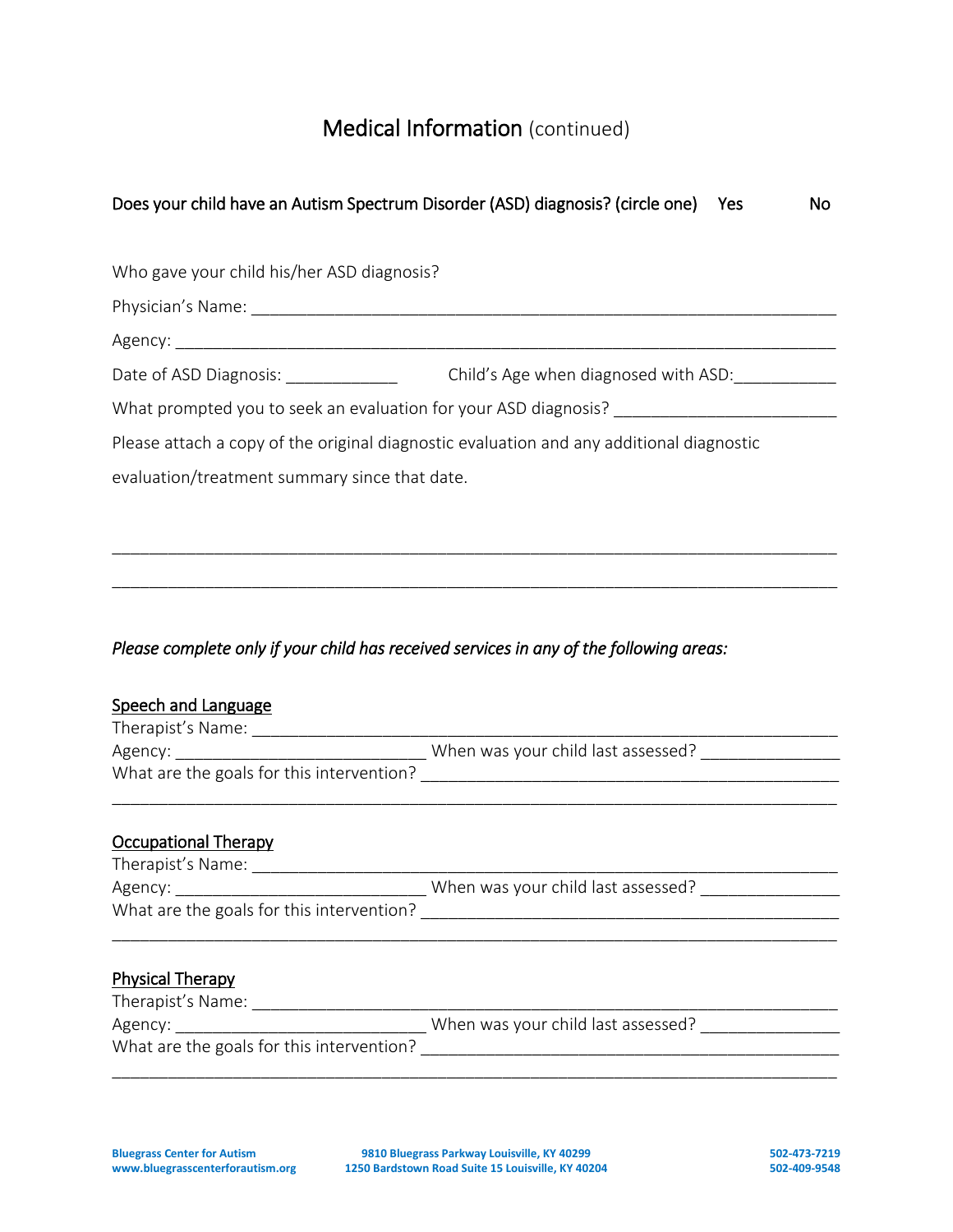# Applied Behavior Analysis (ABA) Therapy

| Therapist's Name:                         |                                    |  |
|-------------------------------------------|------------------------------------|--|
| Agency:                                   | When was your child last assessed? |  |
| What are the goals for this intervention? |                                    |  |

## \_\_\_\_\_\_\_\_\_\_\_\_\_\_\_\_\_\_\_\_\_\_\_\_\_\_\_\_\_\_\_\_\_\_\_\_\_\_\_\_\_\_\_\_\_\_\_\_\_\_\_\_\_\_\_\_\_\_\_\_\_\_\_\_\_\_\_\_\_\_\_\_\_\_\_\_\_\_ Medical Information (continued)

### Psychology or Psychiatric Services/Therapy

| Therapist's Name:                         |                                    |  |
|-------------------------------------------|------------------------------------|--|
| Agency:                                   | When was your child last assessed? |  |
| What are the goals for this intervention? |                                    |  |
|                                           |                                    |  |

| Does your child have a diagnosis of Epilepsy, or Seizure Disorder? (circle one) | Yes No |  |
|---------------------------------------------------------------------------------|--------|--|
|---------------------------------------------------------------------------------|--------|--|

\_\_\_\_\_\_\_\_\_\_\_\_\_\_\_\_\_\_\_\_\_\_\_\_\_\_\_\_\_\_\_\_\_\_\_\_\_\_\_\_\_\_\_\_\_\_\_\_\_\_\_\_\_\_\_\_\_\_\_\_\_\_\_\_\_\_\_\_\_\_\_\_\_\_\_\_\_\_

If yes, please explain the frequency of seizures: \_\_\_\_\_\_\_\_\_\_\_\_\_\_\_\_\_\_\_\_\_\_\_\_\_\_\_\_\_\_\_\_\_\_\_\_\_\_\_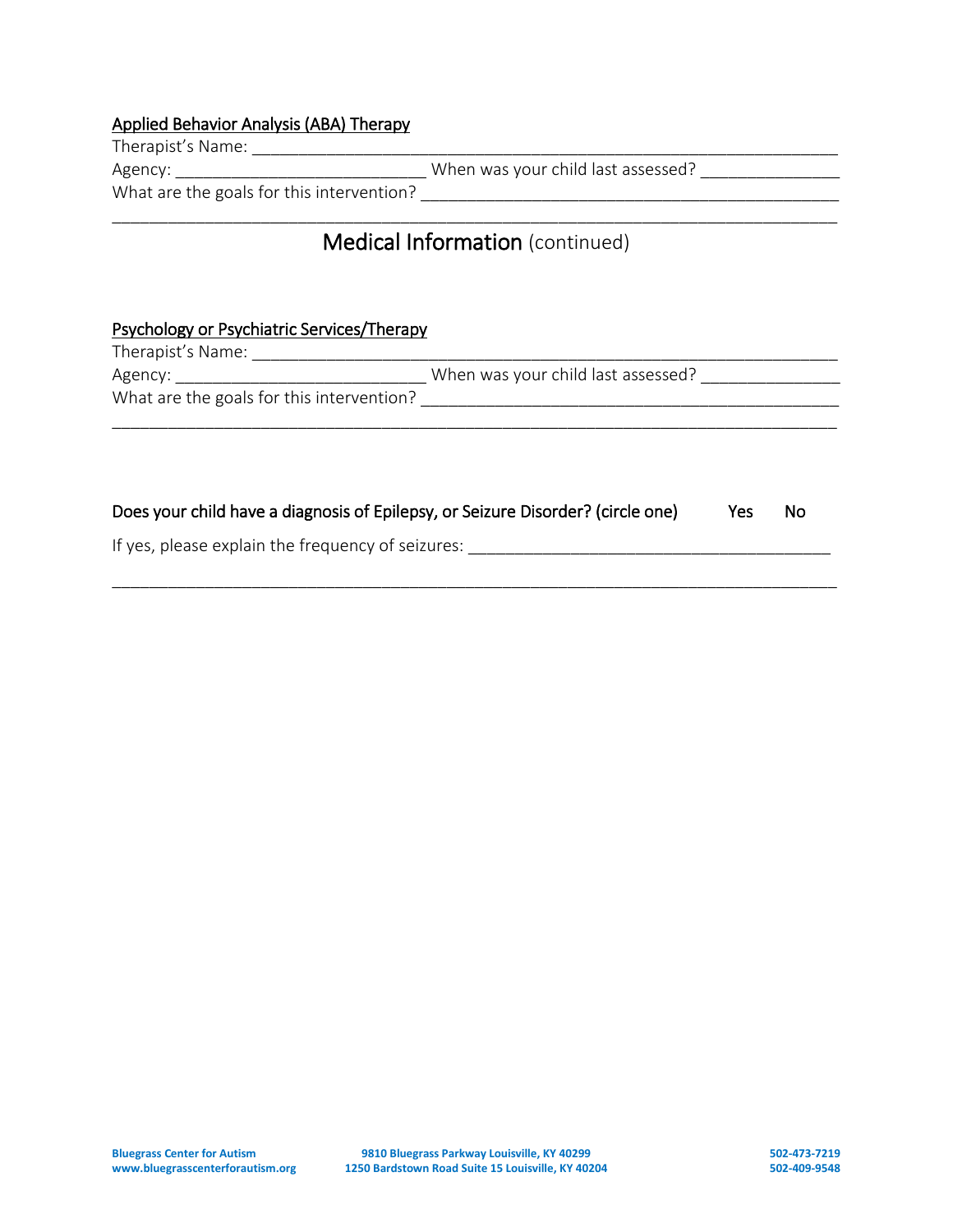## Emergency Information

| Child's Name:                         |                |      |       |          |
|---------------------------------------|----------------|------|-------|----------|
| Parent/Guardian names:                |                |      |       |          |
| Home Address:                         |                |      |       |          |
|                                       | Street         | City | State | Zip Code |
| Home Phone:                           | Cell Phone:    |      |       |          |
| Additional Cell Phone:<br>Work Phone: |                |      |       |          |
| Email address:                        | Email address: |      |       |          |

In the event of an emergency, and the parents/guardians listed above cannot be reached, list the name, phone number and email address of individuals Bluegrass Center should contact *(list should be adults over the age of 18):*

As a parent/guardian, I authorize treatment of **and all all and a set of a** by a **by a** by a *qualified, licensed medical physician in event of a medical emergency, which may endanger his/her life, cause physical disability or undue discomfort if delayed. This consent is granted only of reasonable efforts have been made to contact me. If continued efforts to contact me are unsuccessful, or should expediency make it impractical or dangerous to the health of my child, I authorize a physician to take such action as he/she deems necessary.* 

| Parent/Guardian Signature: | Date. |
|----------------------------|-------|
|----------------------------|-------|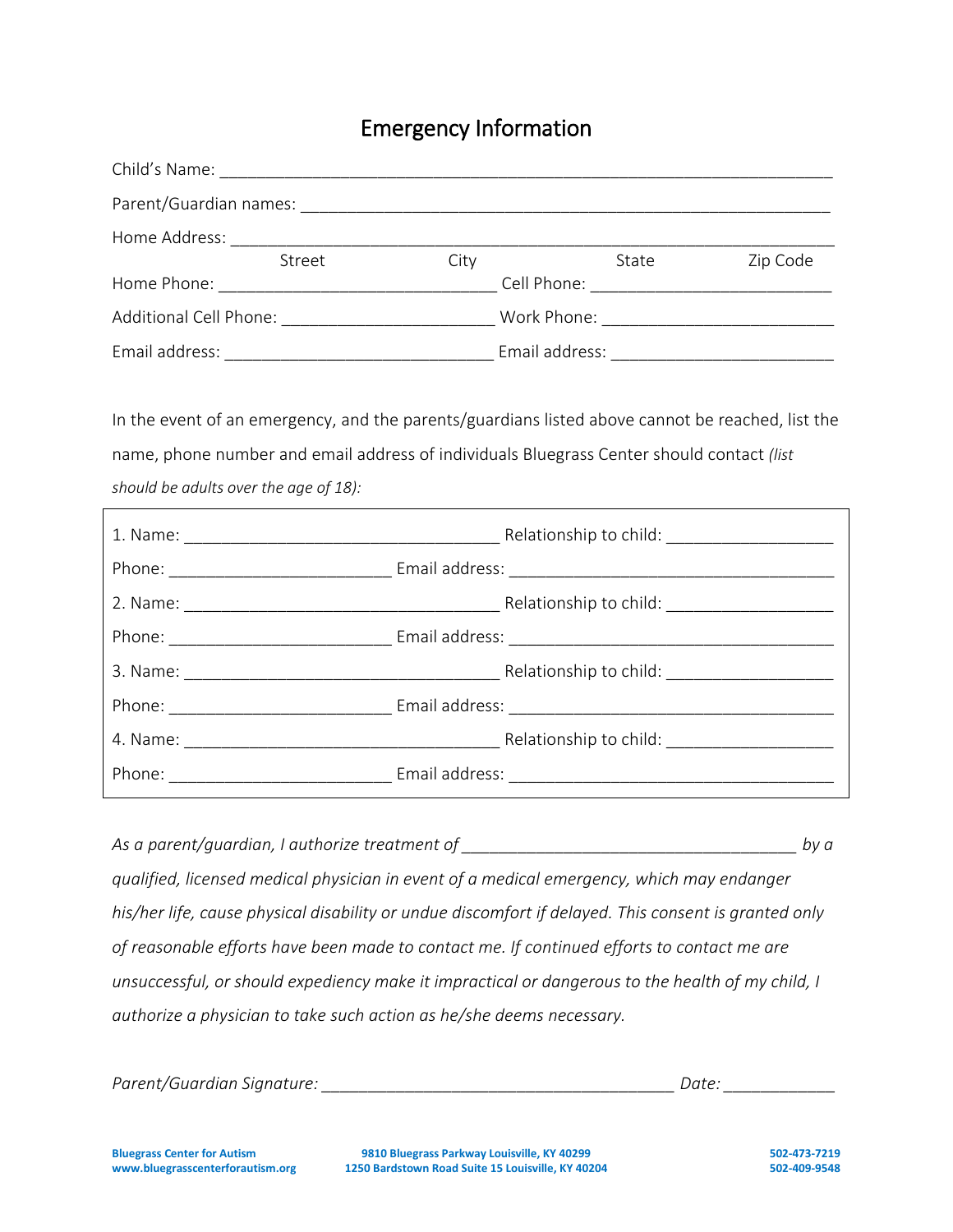### Form MIR

# Bluegrass Center for Autism Medical Information Release Form

| I, (please print) | , Parent/Guardian of                                                                          |  |
|-------------------|-----------------------------------------------------------------------------------------------|--|
|                   | , a child attending Bluegrass Center for                                                      |  |
|                   | Autism, authorize the transmission of information regarding my child between Bluegrass Center |  |
|                   | for Autism representatives and my child's physician(s). I understand that all information     |  |
|                   | regarding my child's physical, developmental, and emotional health will be kept confidential. |  |

The following is a list of physicians who may be contacted by Bluegrass Center for Autism representatives on behalf of my child:

| *PLEASE COMPLETE THE HIPAA PRIVACY AUTHORIZATION FORM (next page) FOR EACH |  |  |
|----------------------------------------------------------------------------|--|--|
| PROVIDER LISTED ABOVE*                                                     |  |  |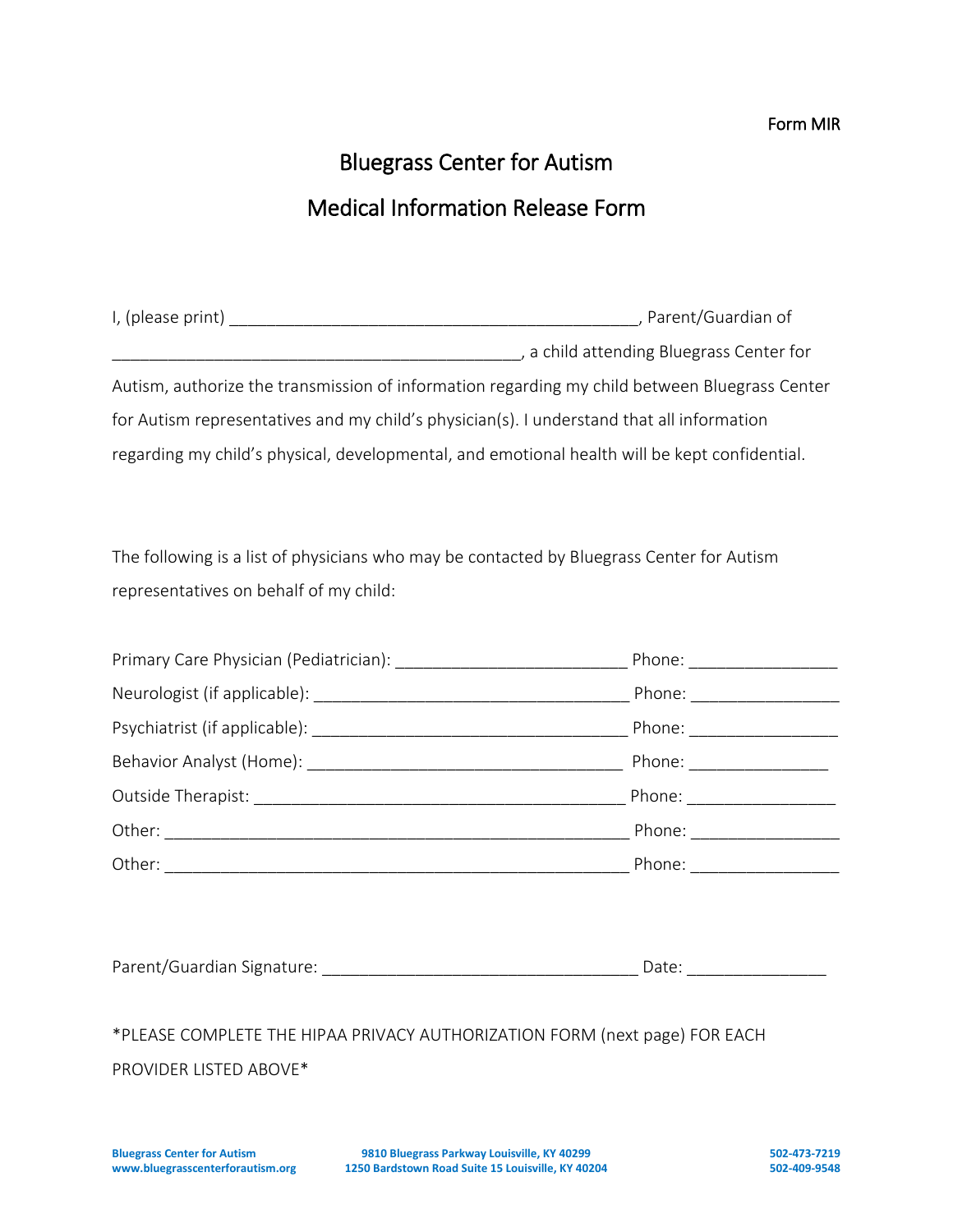## HIPAA Privacy Authorization Form

\*\*Authorization for Use or Disclosure of Protected Health Information (Required by the Health Insurance Portability and Accountability Act, 45 C.F.R. Parts 160 and 164)\*\*

### 1) **Authorization**

I authorize **I** authorize **I** authorize **I** authorize **I** authorize **I** and  $\overline{a}$  and  $\overline{b}$  and  $\overline{c}$  and  $\overline{d}$  and  $\overline{b}$  and  $\overline{b}$  and  $\overline{c}$  and  $\overline{d}$  and  $\overline{b}$  and  $\overline{c}$  and  $\overline{d}$  and  $\over$ and disclose the protected health information described below to Bluegrass Center for Autism.

### 2) **Effective Period**

This authorization for release of information covers the period of healthcare from:

a) **□** \_\_\_\_\_\_\_\_\_\_\_\_\_\_\_ to \_\_\_\_\_\_\_\_\_\_\_\_\_\_\_

**- - OR - -**

b) **□** all past, present, and future periods.

### 3) **Extent of Authorization**

- a)  $\Box$  I authorize the release of the complete health record (including records relating to mental healthcare, communicable diseases, HIV or AIDS, and treatment of alcohol or drug abuse) for
	- **- - OR - -** (client name and date of birth)
- b) **□** I authorize the release of the complete health record for

\_\_\_\_\_\_\_\_\_\_\_\_\_\_\_\_\_\_\_\_\_\_\_\_\_\_\_\_\_\_\_\_\_\_\_\_ (client name and date of birth) with the

exception of the following information:

- **□** Mental health records
- **□** Communicable diseases (including HIV and AIDS)
- **□** Alcohol/drug abuse and treatment
- $\Box$  Other (please specify):
- 4) This health information may be used by the entity I authorize to receive this information for medical/mental health treatment or consultation, billing or claims payment, or other purposes as I may direct.
- 5) This authorization shall be in force and effect until \_\_\_\_\_\_\_\_\_\_\_\_\_\_\_\_\_\_\_\_(date or event), at which time this authorization expires.
- 6) I understand that I have the right to revoke this authorization, in writing, at any time. I understand that a revocation is not effective to the extent that any person or entity has already acted in reliance on my authorization or if my authorization was obtained as a condition of obtaining insurance coverage and the insurer has a legal right to contest a claim.
- 7) I understand that treatment, payment, enrollment, or eligibility for benefits will not be conditioned on whether I sign this authorization.
- 8) I understand that information used or disclosed pursuant to this authorization may be disclosed by the recipient and may no longer be protected by federal or state law.

\_\_\_\_\_\_\_\_\_\_\_\_\_\_\_\_\_\_\_\_\_\_\_\_\_\_\_\_\_\_\_\_\_\_\_\_\_\_\_\_\_\_\_\_\_\_\_\_ \_\_\_\_\_\_\_\_\_\_\_\_\_\_\_\_\_\_

\_\_\_\_\_\_\_\_\_\_\_\_\_\_\_\_\_\_\_\_\_\_\_\_\_\_\_\_\_\_\_\_\_\_\_\_\_\_\_\_\_\_\_\_\_\_\_\_ \_\_\_\_\_\_\_\_\_\_\_\_\_\_\_\_\_\_

Signature of parent or guardian Date

Printed name of parent or guardian Relationship to client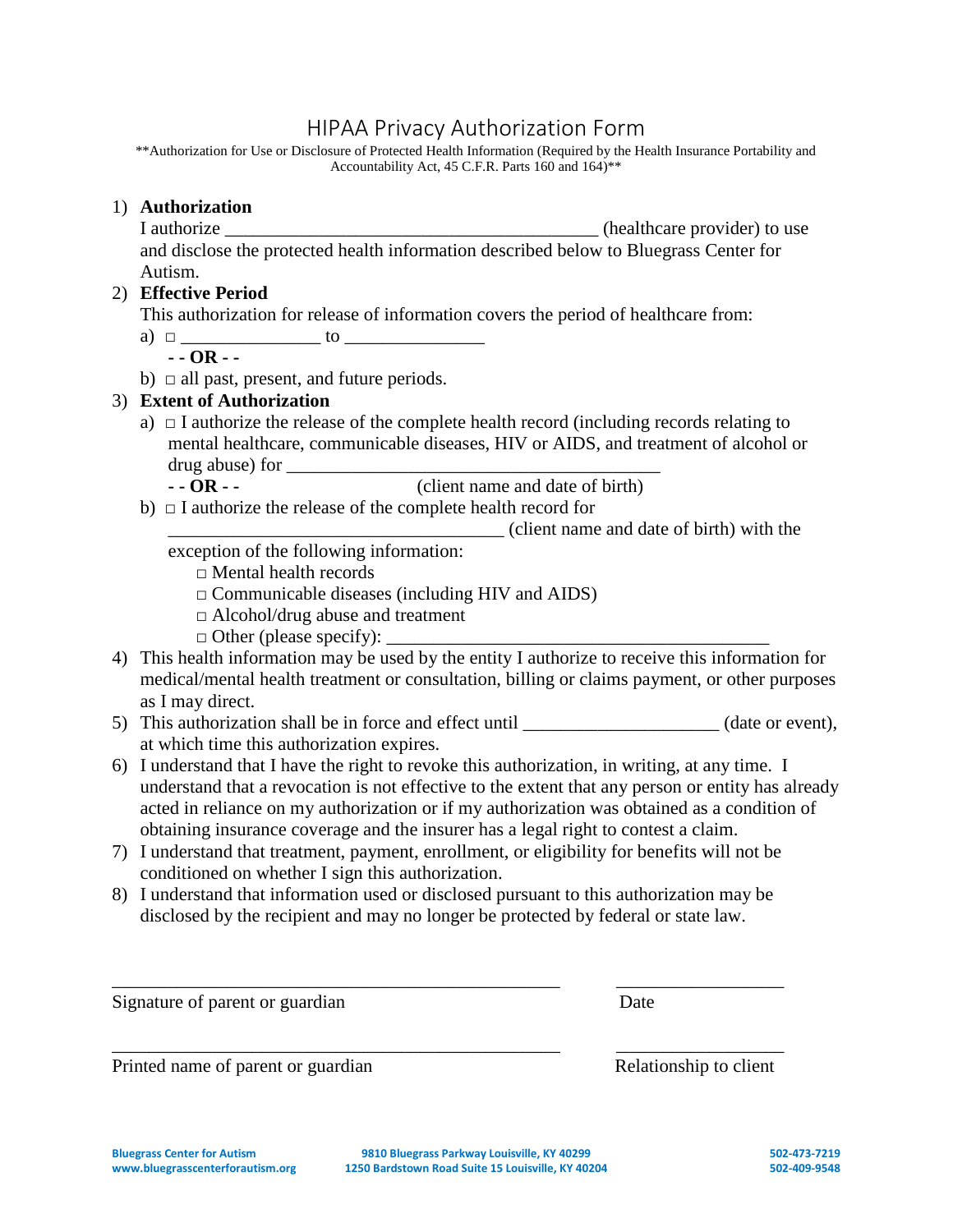### Form MDR

# Bluegrass Center for Autism

## Medication Distribution Release Form

(Prescriptions Only)

|                                                                                     | a child attending Bluegrass Center for (2008) and 2008 (2018) a child attending Bluegrass Center for |
|-------------------------------------------------------------------------------------|------------------------------------------------------------------------------------------------------|
| Autism, authorize Bluegrass Center for Autism employees to administer the following |                                                                                                      |
|                                                                                     | medication(s) in the following dosage to my child. I release Bluegrass Center for Autism from all    |
| liability for administering the stated medication in the stated dosage.             |                                                                                                      |
|                                                                                     | All medication must be brought to Bluegrass Center for Autism in it's original container, with       |
| prescription label on the original container.                                       |                                                                                                      |
| $\bullet$                                                                           | This Release does NOT need to be completed for "over-the-counter" medicine and/or                    |
|                                                                                     | supplements, however Bluegrass Center for Autism must be aware of any "over-the-counter"             |
| medicine and/or supplements that are given to your child at home.                   |                                                                                                      |
|                                                                                     |                                                                                                      |
|                                                                                     |                                                                                                      |
|                                                                                     | Instruction for administering (include time of day, special instructions, etc.): __________________  |
|                                                                                     |                                                                                                      |
|                                                                                     |                                                                                                      |
|                                                                                     |                                                                                                      |

*Please note: Please print this page off for each prescription medication your child is currently taking.*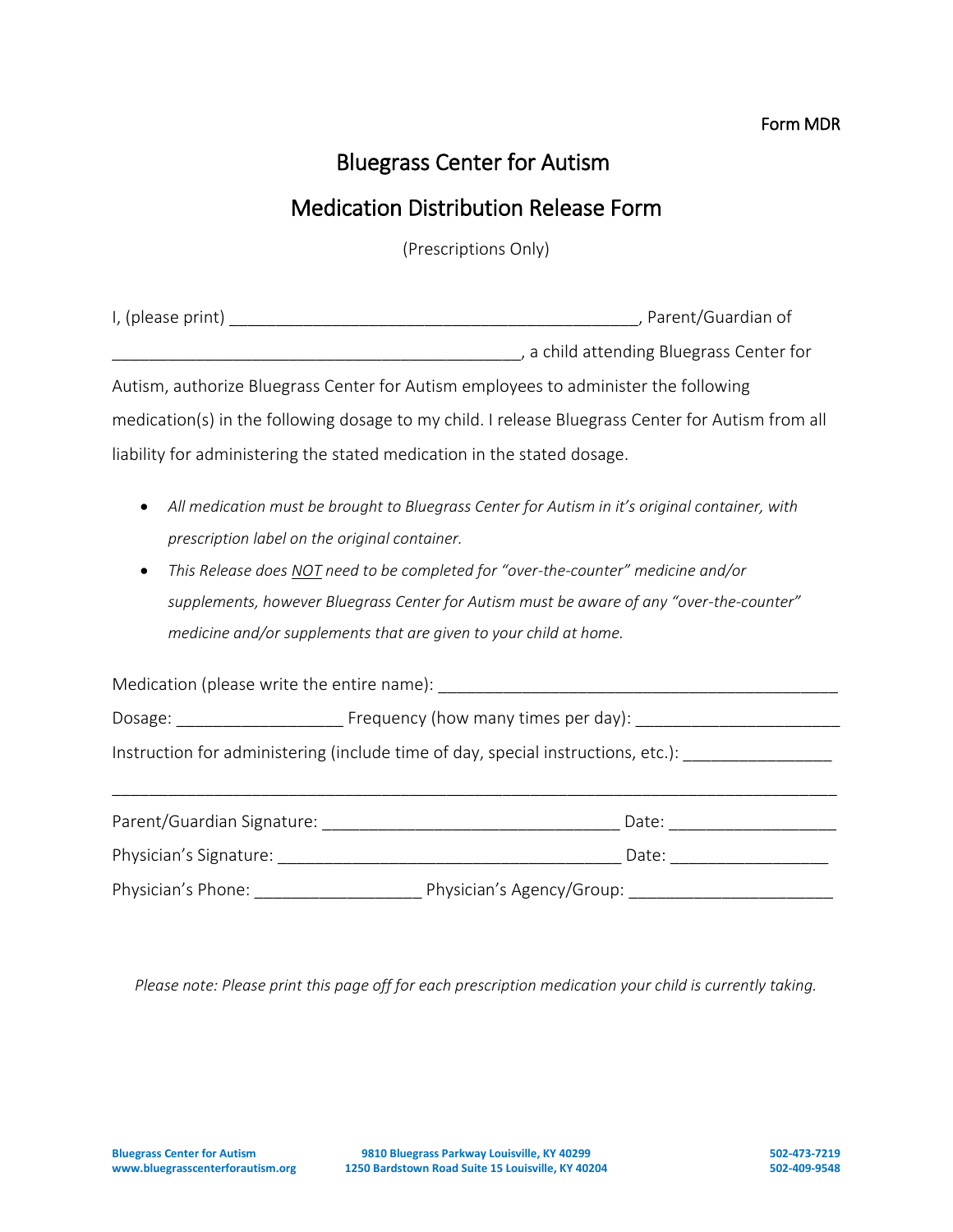# Allergy Emergency Plan

*(only complete if applicable)*

| qualified, licensed medical physician in event of a medical emergency, which may endanger<br>his/her life, cause physical disability or undue discomfort if delayed. This consent is granted only if<br>reasonable efforts have been made to contact me. If continued efforts to contact me are<br>unsuccessful, or should expediency make it impractical or dangerous to the health of my child, I<br>authorize a physician to take such action as he/she deems necessary. |  |
|-----------------------------------------------------------------------------------------------------------------------------------------------------------------------------------------------------------------------------------------------------------------------------------------------------------------------------------------------------------------------------------------------------------------------------------------------------------------------------|--|
|                                                                                                                                                                                                                                                                                                                                                                                                                                                                             |  |
|                                                                                                                                                                                                                                                                                                                                                                                                                                                                             |  |
|                                                                                                                                                                                                                                                                                                                                                                                                                                                                             |  |
|                                                                                                                                                                                                                                                                                                                                                                                                                                                                             |  |
|                                                                                                                                                                                                                                                                                                                                                                                                                                                                             |  |
|                                                                                                                                                                                                                                                                                                                                                                                                                                                                             |  |
|                                                                                                                                                                                                                                                                                                                                                                                                                                                                             |  |
|                                                                                                                                                                                                                                                                                                                                                                                                                                                                             |  |
|                                                                                                                                                                                                                                                                                                                                                                                                                                                                             |  |
|                                                                                                                                                                                                                                                                                                                                                                                                                                                                             |  |
| Instructions if allergic reaction occurs:                                                                                                                                                                                                                                                                                                                                                                                                                                   |  |

\_\_\_\_\_\_\_\_\_\_\_\_\_\_\_\_\_\_\_\_\_\_\_\_\_\_\_\_\_\_\_\_\_\_\_\_\_\_\_\_\_\_\_\_\_\_\_\_\_\_\_\_\_\_\_\_\_\_\_\_\_\_\_\_\_\_\_\_\_\_\_\_\_\_\_\_\_\_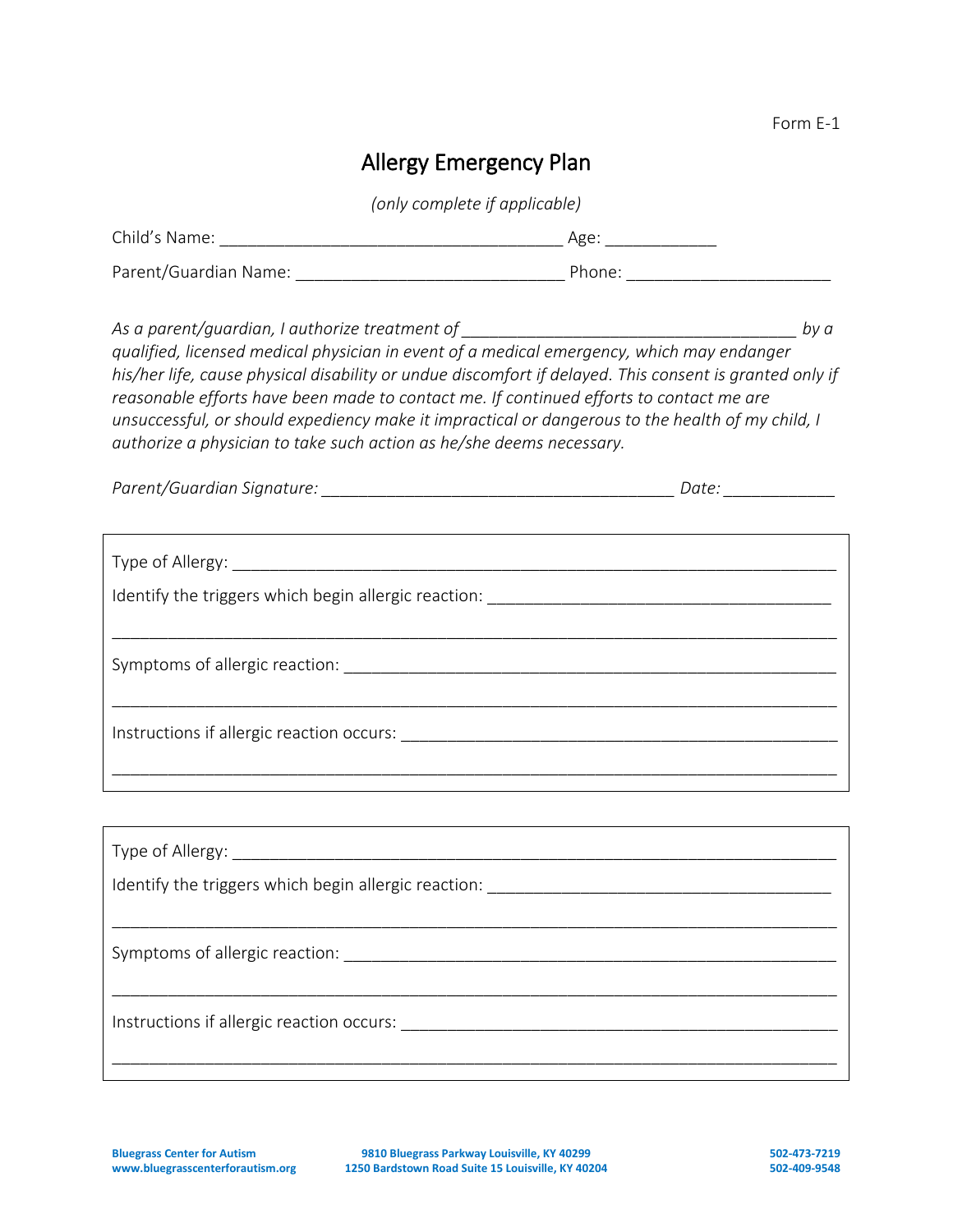# Seizure Emergency Plan

*(only complete if applicable)*

| As a parent/guardian, I authorize treatment of __________________________________<br>qualified, licensed medical physician in event of a medical emergency, which may endanger<br>his/her life, cause physical disability or undue discomfort if delayed. This consent is granted only if<br>reasonable efforts have been made to contact me. If continued efforts to contact me are<br>unsuccessful, or should expediency make it impractical or dangerous to the health of my child, I<br>authorize a physician to take such action as he/she deems necessary. | by a |
|------------------------------------------------------------------------------------------------------------------------------------------------------------------------------------------------------------------------------------------------------------------------------------------------------------------------------------------------------------------------------------------------------------------------------------------------------------------------------------------------------------------------------------------------------------------|------|
|                                                                                                                                                                                                                                                                                                                                                                                                                                                                                                                                                                  |      |
|                                                                                                                                                                                                                                                                                                                                                                                                                                                                                                                                                                  |      |
|                                                                                                                                                                                                                                                                                                                                                                                                                                                                                                                                                                  |      |
|                                                                                                                                                                                                                                                                                                                                                                                                                                                                                                                                                                  |      |
|                                                                                                                                                                                                                                                                                                                                                                                                                                                                                                                                                                  |      |
|                                                                                                                                                                                                                                                                                                                                                                                                                                                                                                                                                                  |      |
|                                                                                                                                                                                                                                                                                                                                                                                                                                                                                                                                                                  |      |
|                                                                                                                                                                                                                                                                                                                                                                                                                                                                                                                                                                  |      |
| Instructions if seizure occurs:                                                                                                                                                                                                                                                                                                                                                                                                                                                                                                                                  |      |

\_\_\_\_\_\_\_\_\_\_\_\_\_\_\_\_\_\_\_\_\_\_\_\_\_\_\_\_\_\_\_\_\_\_\_\_\_\_\_\_\_\_\_\_\_\_\_\_\_\_\_\_\_\_\_\_\_\_\_\_\_\_\_\_\_\_\_\_\_\_\_\_\_\_\_\_\_\_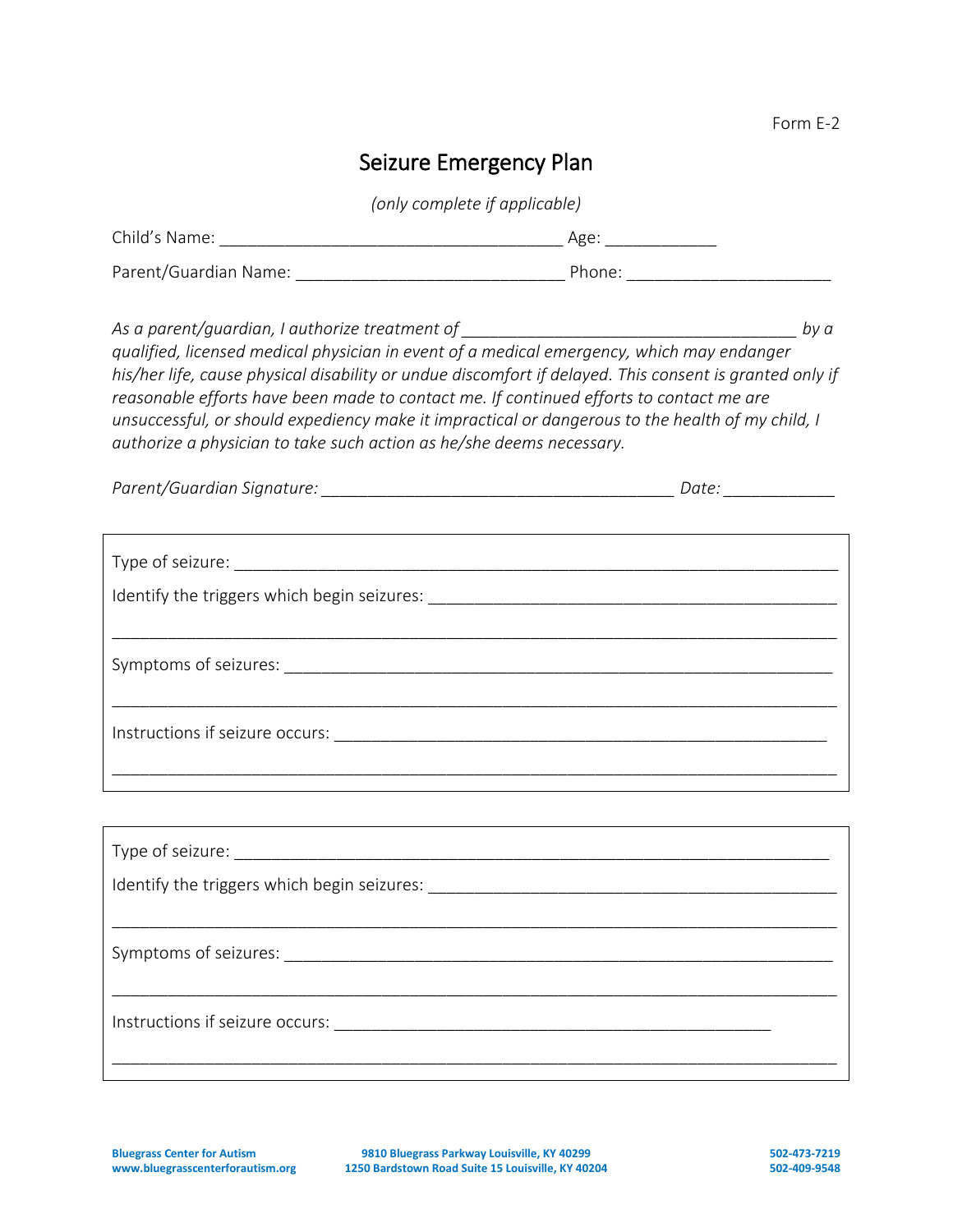# Asthma Emergency Plan

*(only complete if applicable)*

| qualified, licensed medical physician in event of a medical emergency, which may endanger<br>his/her life, cause physical disability or undue discomfort if delayed. This consent is granted only if<br>reasonable efforts have been made to contact me. If continued efforts to contact me are<br>unsuccessful, or should expediency make it impractical or dangerous to the health of my child, I<br>authorize a physician to take such action as he/she deems necessary. |  |
|-----------------------------------------------------------------------------------------------------------------------------------------------------------------------------------------------------------------------------------------------------------------------------------------------------------------------------------------------------------------------------------------------------------------------------------------------------------------------------|--|
| ,我们也不会有什么。""我们的人,我们也不会有什么?""我们的人,我们也不会有什么?""我们的人,我们也不会有什么?""我们的人,我们也不会有什么?""我们的人                                                                                                                                                                                                                                                                                                                                                                                            |  |
|                                                                                                                                                                                                                                                                                                                                                                                                                                                                             |  |
|                                                                                                                                                                                                                                                                                                                                                                                                                                                                             |  |
|                                                                                                                                                                                                                                                                                                                                                                                                                                                                             |  |
|                                                                                                                                                                                                                                                                                                                                                                                                                                                                             |  |
|                                                                                                                                                                                                                                                                                                                                                                                                                                                                             |  |
|                                                                                                                                                                                                                                                                                                                                                                                                                                                                             |  |

Instructions if an asthma attack occurs: \_\_\_\_\_\_\_\_\_\_\_\_\_\_\_\_\_\_\_\_\_\_\_\_\_\_\_\_\_\_\_\_\_\_\_\_\_\_\_\_\_\_\_\_\_\_

\_\_\_\_\_\_\_\_\_\_\_\_\_\_\_\_\_\_\_\_\_\_\_\_\_\_\_\_\_\_\_\_\_\_\_\_\_\_\_\_\_\_\_\_\_\_\_\_\_\_\_\_\_\_\_\_\_\_\_\_\_\_\_\_\_\_\_\_\_\_\_\_\_\_\_\_\_\_

\_\_\_\_\_\_\_\_\_\_\_\_\_\_\_\_\_\_\_\_\_\_\_\_\_\_\_\_\_\_\_\_\_\_\_\_\_\_\_\_\_\_\_\_\_\_\_\_\_\_\_\_\_\_\_\_\_\_\_\_\_\_\_\_\_\_\_\_\_\_\_\_\_\_\_\_\_\_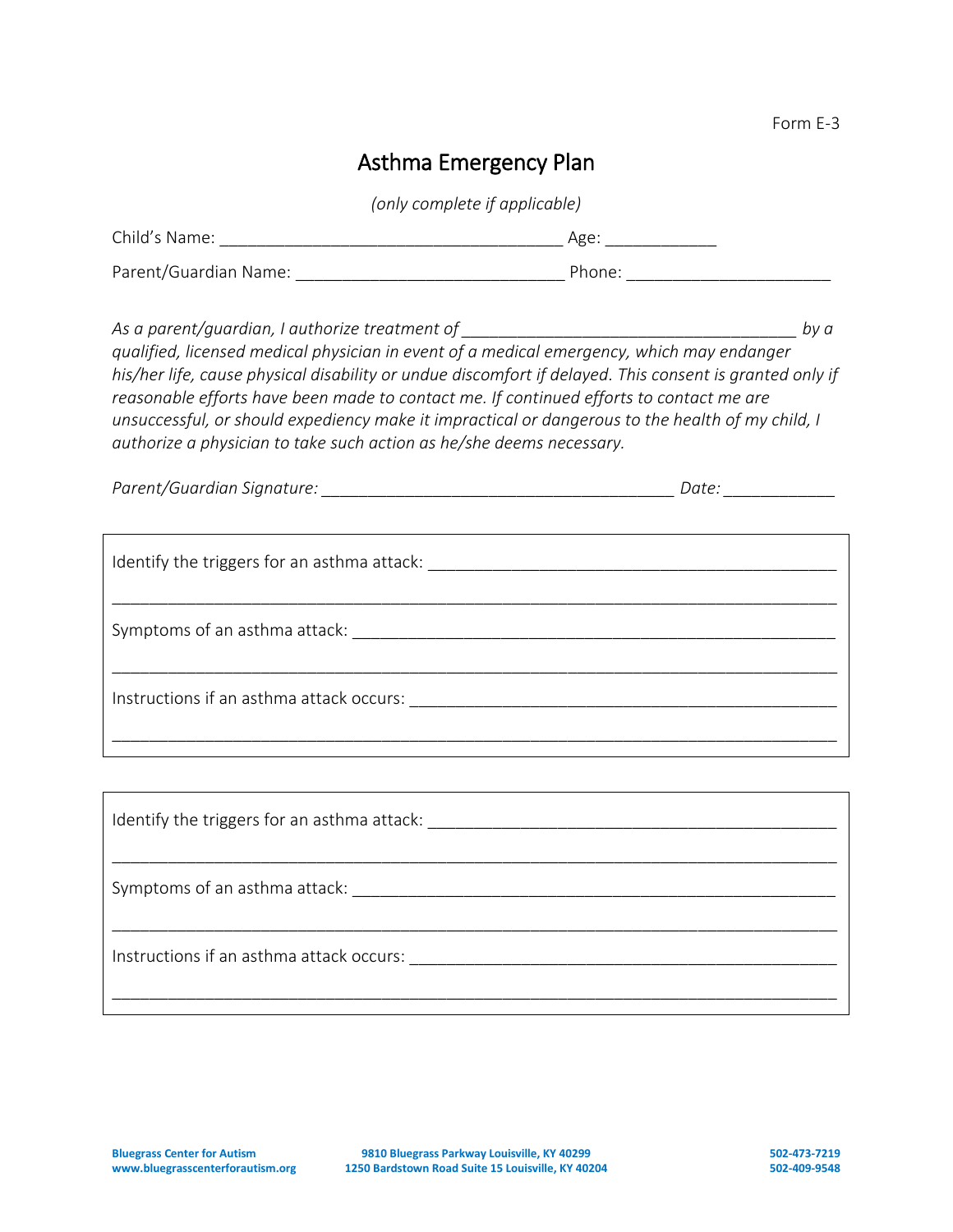# Diabetic Emergency Plan

*(only complete if applicable)*

| As a parent/guardian, I authorize treatment of __________________________________<br>qualified, licensed medical physician in event of a medical emergency, which may endanger<br>his/her life, cause physical disability or undue discomfort if delayed. This consent is granted only if<br>reasonable efforts have been made to contact me. If continued efforts to contact me are<br>unsuccessful, or should expediency make it impractical or dangerous to the health of my child, I<br>authorize a physician to take such action as he/she deems necessary. | by a |  |
|------------------------------------------------------------------------------------------------------------------------------------------------------------------------------------------------------------------------------------------------------------------------------------------------------------------------------------------------------------------------------------------------------------------------------------------------------------------------------------------------------------------------------------------------------------------|------|--|
|                                                                                                                                                                                                                                                                                                                                                                                                                                                                                                                                                                  |      |  |
|                                                                                                                                                                                                                                                                                                                                                                                                                                                                                                                                                                  |      |  |
|                                                                                                                                                                                                                                                                                                                                                                                                                                                                                                                                                                  |      |  |
|                                                                                                                                                                                                                                                                                                                                                                                                                                                                                                                                                                  |      |  |
|                                                                                                                                                                                                                                                                                                                                                                                                                                                                                                                                                                  |      |  |
|                                                                                                                                                                                                                                                                                                                                                                                                                                                                                                                                                                  |      |  |
|                                                                                                                                                                                                                                                                                                                                                                                                                                                                                                                                                                  |      |  |
|                                                                                                                                                                                                                                                                                                                                                                                                                                                                                                                                                                  |      |  |
|                                                                                                                                                                                                                                                                                                                                                                                                                                                                                                                                                                  |      |  |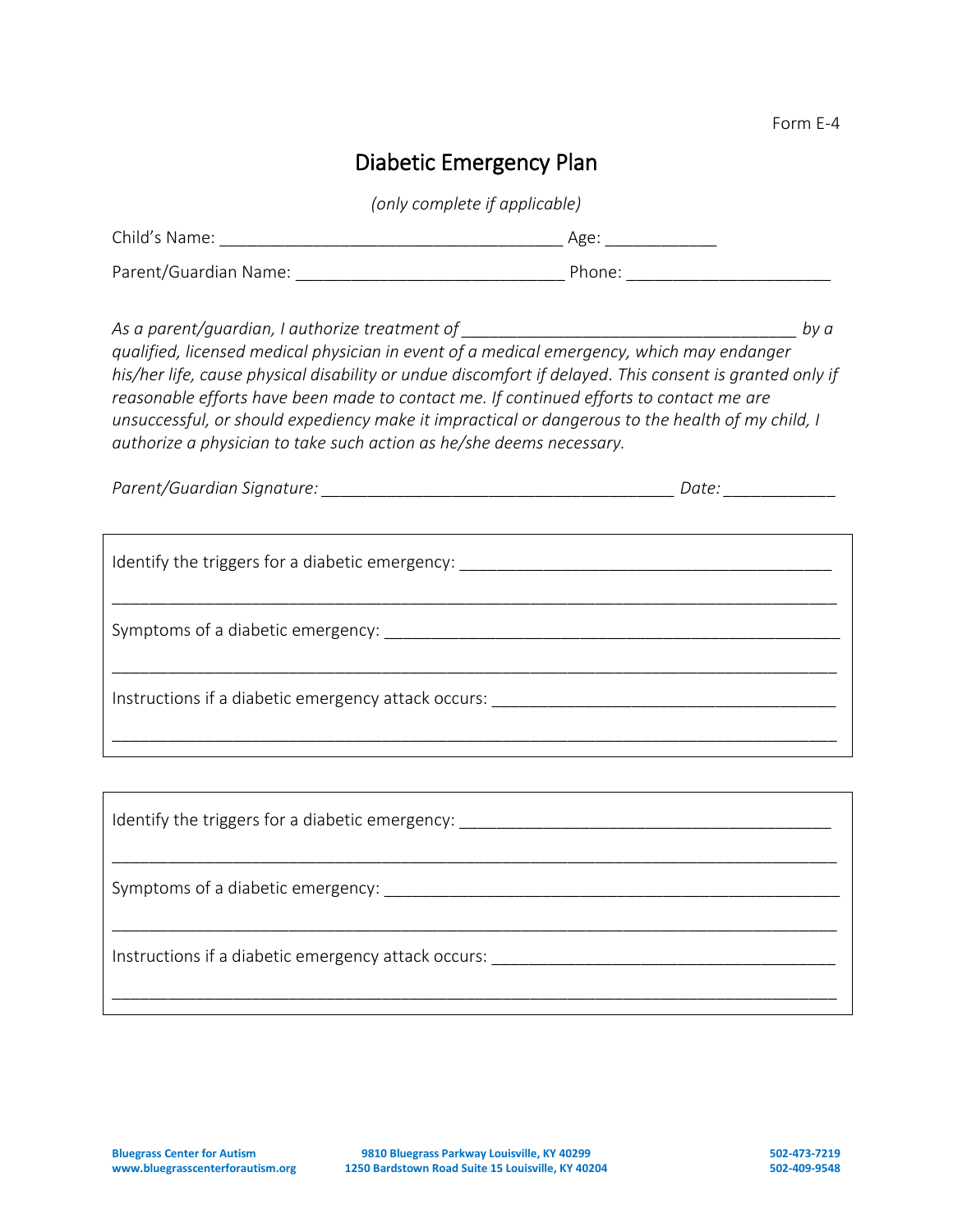# Payment Policy

Financial obligations are crucial to the successful operation of Bluegrass Center for Autism. Bluegrass Center for Autism's administration and Board of Directors set and approve our Payment Policy and fees annually. All parents/guardians must sign this agreement in order for their child to attend Bluegrass Center for Autism and agree to make payments as selected below.

Deposit: An initial \$500.00 *non-refundable* deposit must be made during the registration process. Deposits will be applied towards the child's annual fees.

### Payment Option:

- 1. Automatic ACH withdrawal from your checking/savings account. (suggested method) If you select this option, please complete the provided ACH form.
- 2. Personal Check/Money Order. (Cash is not accepted)

Payment Frequency: Please select payment frequency option: *Uninsured Clients ONLY* 

- 1. Eull payment due prior to the beginning of Regular Session.
- 2. Quarterly payments due in August, November, February and May.
- 3. \_\_\_ Bi-Annual payments due in August and January of Regular Session.
- 4. Monthly payments due on the  $20<sup>th</sup>$  of each month.
- 5.  $\qquad$  Bi-Monthly payments due on the 5<sup>th</sup> and 20<sup>th</sup> of each month.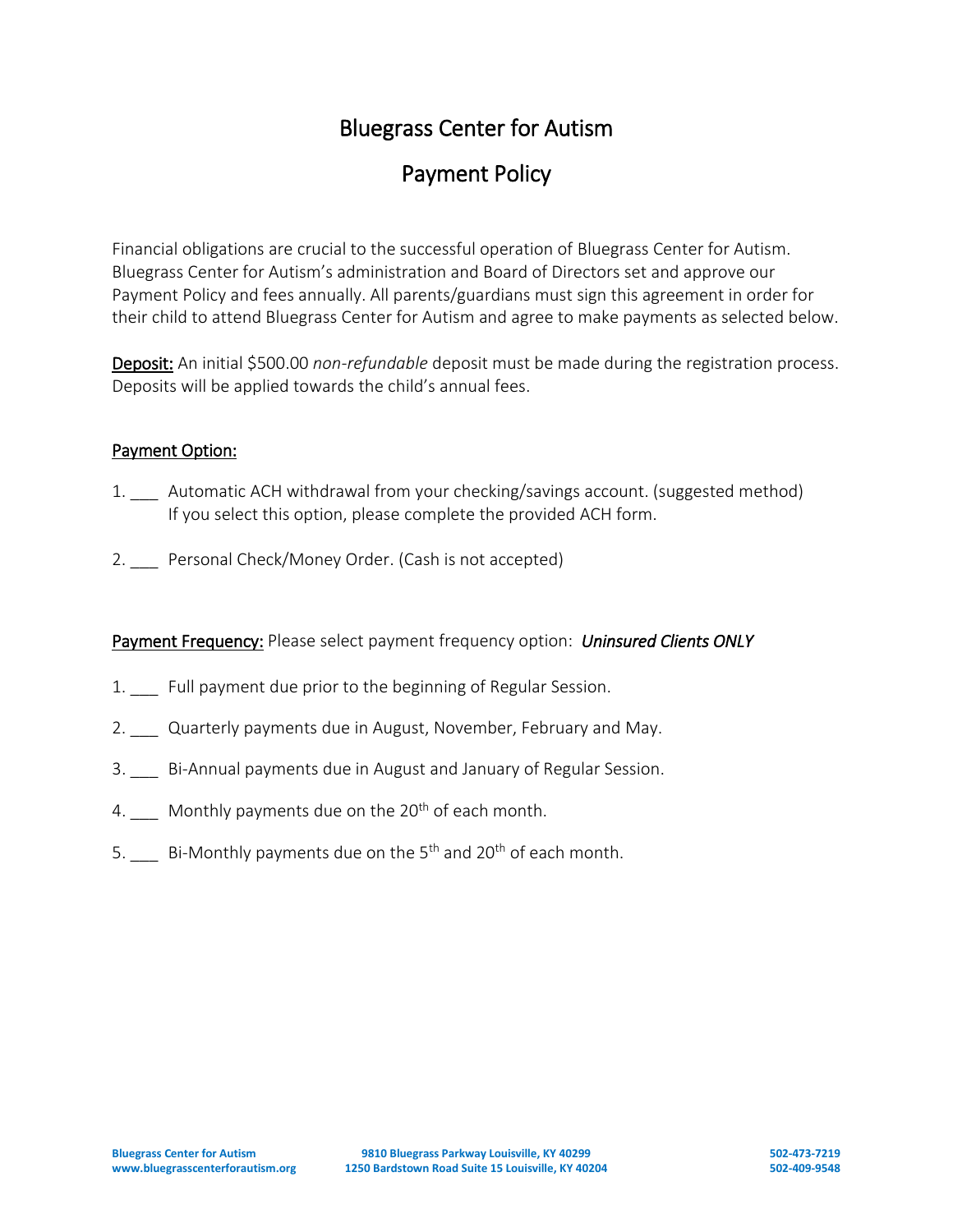## Payment Policy (continued)

### Payment Policies:

1. Failure to submit payments as agreed above will result in your child's dismissal from Bluegrass Center for Autism, and all collection options will be sought if necessary. For default payments please see the additional policy below.

2. A \$50.00 charge will be applied to any account whose ACH payment and/or check does not clear or is declined.

3. Bluegrass Center for Autism does NOT accept cash as a form of payment.

4. Bluegrass Center for Autism payments for services are non-refundable.

5. Families who utilize "Insurance Billing" are responsible for all costs not covered and/or paid by their insurance company, including copays and coinsurance.

I have read, understand and agree to the conditions outlined above. I understand and acknowledge that by signing below, I agree to submit payments as outlined above for all payments due to Bluegrass Center for Autism.

Name of Child

Parent Signature Date Date of the Date of the Date of the Date Date of the Date of the Date of the Date of the Date of the Date of the Date of the Date of the Date of the Date of the Date of the Date of the Date of the Dat

Parent Signature (if applicable) and the contract of the Date of Date Date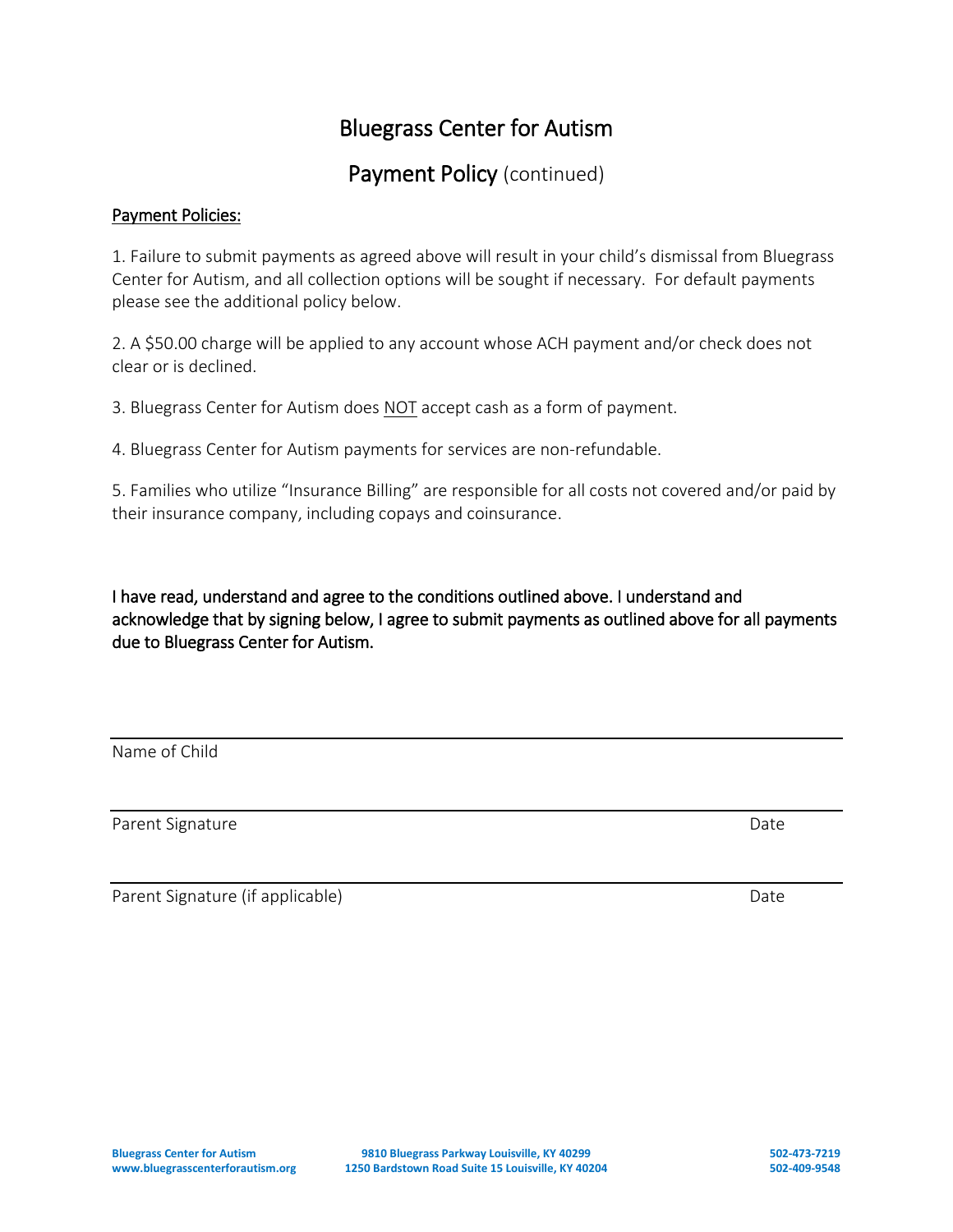### Bluegrass Center for Autism Proposed Aging/Collection Policy

After 60 days of sending an invoice to a Bluegrass Center for Autism client's family, our Systems and Billing Director will contact any family who has not made full payment of the invoice, or a payment plan is not created and/or followed. The Systems and Billing Director will request full payment of the invoice or a payment plan initiated and implemented.

Within 30 additional days (90 total days from initial invoice sent), if full payment is not made, or a payment plan is not created and/or followed, the Executive Director will contact the family to request full payment of the invoice or a payment plan initiated and implemented.

Within 15 additional days (105 total days from initial invoice sent), if full payment is not made, or a payment plan is not created and/or followed, a letter from the Board of Directors and the Executive Director will be sent to the family requesting that full payment of the invoice is made, or a payment plan is created and followed. The letter will state that failure to make the payment in full, or a payment plan is not created and followed within 15 additional days (120 days total from the initial invoice sent) may result in termination of Bluegrass Center for Autism's services as well as turning the amount owed to a collection agency.

| $1/1$ Billing due $3/1$      | 60-day payment terms                                                                                |
|------------------------------|-----------------------------------------------------------------------------------------------------|
| Within 10 days past due date | Courtesy Call to arrange payment or a payment plan-Billing<br>Director. 10 days late                |
| Once 30 days past due date   | Executive Director calls to arrange collection/payment plan.<br>30 days late.                       |
| 15 days after ED Call        | Letter from ED and Board of Directors that payment must<br>be made within 15 days. 45 days late.    |
| 15 days after Board Letter   | Board determines status of enrollment in BCA 60 days late.<br>120 days from invoice date.           |
| After 120 days               | BCA will charge the credit on file, if there has been no<br>communication from the parent/guardian. |

*\*Approved by BCA Board of Directors on 4/25/2019\**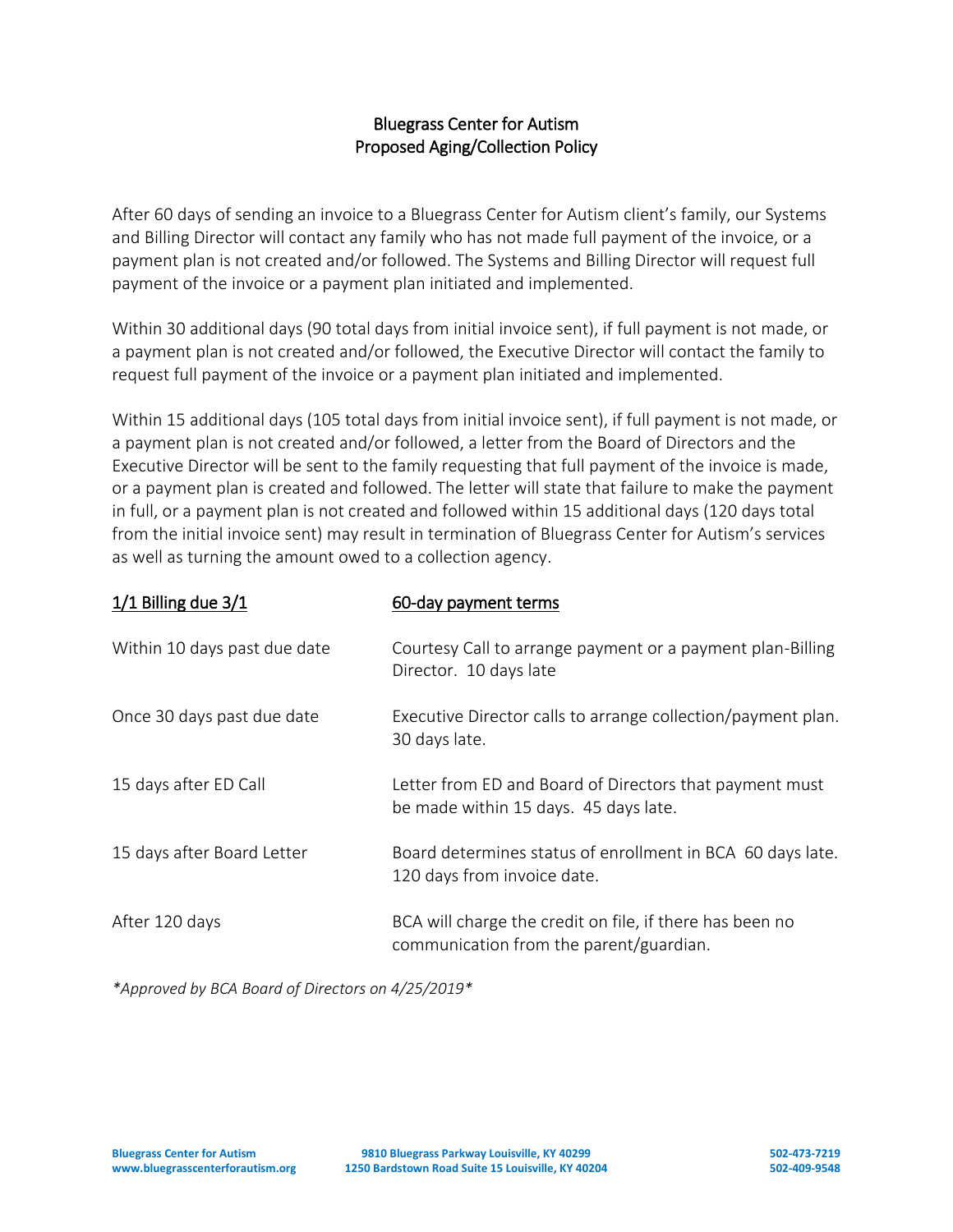## AUTHORIZATION SIGNATURE & FINANCIAL INFORMATION

| Parent/Guardian signature line              | Date                                                |                                          | Email for financial communication            |
|---------------------------------------------|-----------------------------------------------------|------------------------------------------|----------------------------------------------|
| Parent/Guardian printed name                |                                                     |                                          | Additional email for financial communication |
| Mailing Address for financial communication |                                                     | Phone number for financial communication |                                              |
| Address Line 2                              |                                                     |                                          |                                              |
| Name on Credit Card                         |                                                     | Credit Card Number                       |                                              |
| <b>Expiration Date</b>                      | Security Code (3-digit code)<br>(AMEX 4-digit code) |                                          | <b>Billing Zip Code</b>                      |
|                                             |                                                     |                                          |                                              |

\_\_\_\_\_\_\_\_\_\_\_\_\_\_\_\_\_\_\_\_\_\_\_\_\_\_\_\_\_\_\_\_\_\_\_\_\_\_\_\_\_\_\_\_\_\_\_\_\_\_\_\_\_\_\_\_\_\_\_\_\_\_\_\_\_\_\_\_\_\_\_\_\_\_\_\_\_\_\_\_ Credit Card Type (all major credit card accepted, i.e. Visa, Mastercard, Discover, American Express)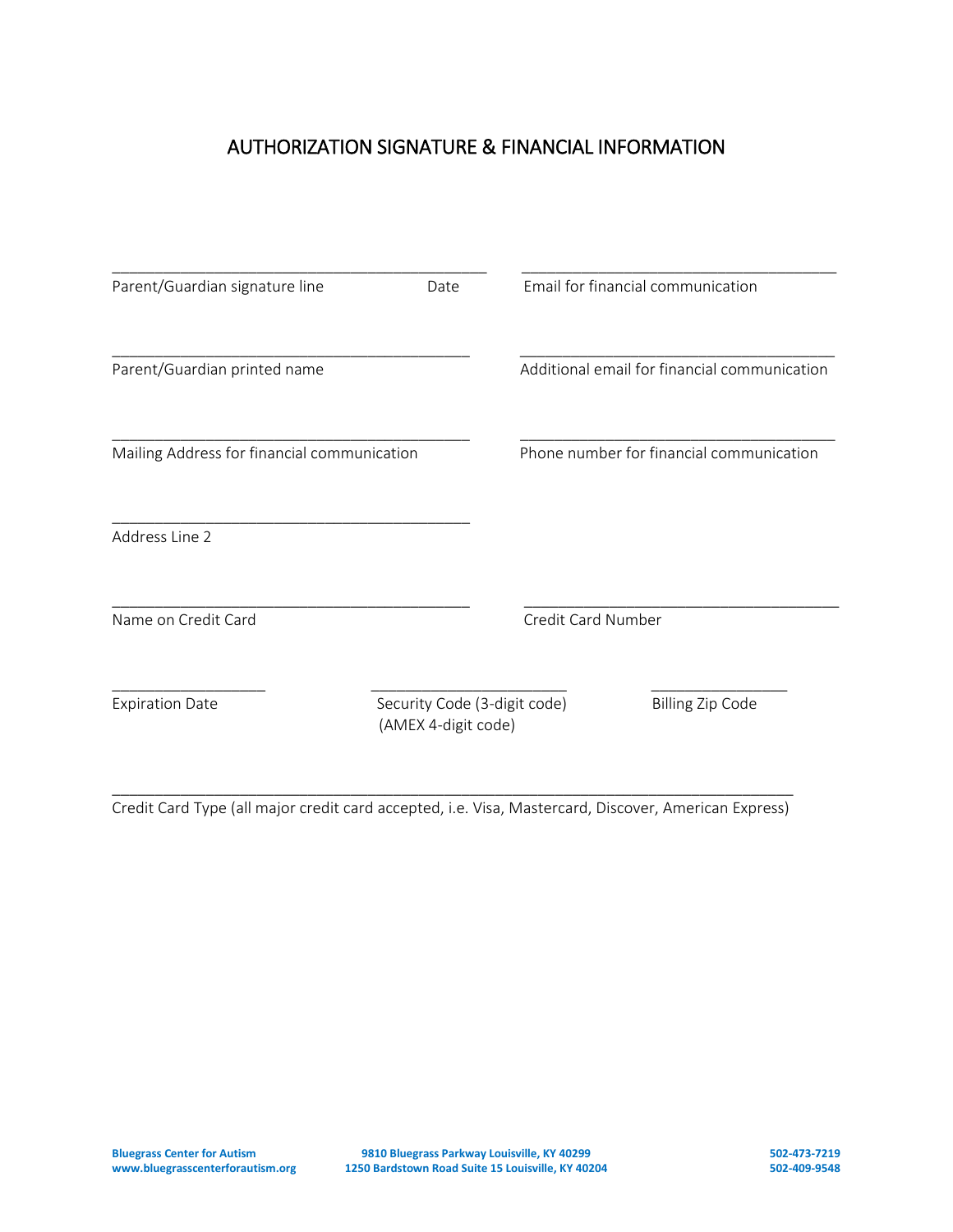### AUTHORIZATION AND RELEASE

As a courtesy, Bluegrass Center for Autism ("BCA") will file insurance claims on behalf of qualified participants in our program. However, the client's Parent or legal Guardian is ultimately responsible for all charges. By completing this Authorization and Release, you acknowledge your consent to provide services and your financial responsibility for those services. Please refer to the Bluegrass Center for Autism -Health Insurance Coverage and Payment Policy for more details regarding payment policies.

#### CONSENT FOR SERVICE PROVISION TO A MINOR CHILD or INDIVIDUAL IN LEGAL GUARDIANSHIP

Your signature indicates that you are granting permission for your minor child or individual in your legal guardianship \_\_\_\_\_\_\_\_\_\_\_\_\_\_\_\_\_\_\_\_\_\_\_\_\_\_\_\_\_\_\_\_\_\_\_\_, Date of Birth \_\_\_\_\_\_\_\_\_\_\_\_\_\_\_, to receive services at Bluegrass Center for Autism as they deem advisable from this date. Your signature indicates that you are the legal parent or guardian of this minor child/individual and are legally able to authorize treatment for this child/individual. You may be asked to present proof of guardianship by the staff of the Bluegrass Center for Autism in order to proceed with services. This consent will be valid for one (1) year from this date or until consent is revoked in writing. Your signature certifies that you have been made aware of the role and services offered by Bluegrass Center for Autism and consent to care by such providers. Your signature indicates that you understand these services are voluntary and that you have the right to refuse these services.

| Name:                                                         |       |  |
|---------------------------------------------------------------|-------|--|
| Signature:                                                    | Date: |  |
| Relationship to Minor Child/Individual in Legal Guardianship: |       |  |

#### AUTHORIZATION TO FILE CLAIMS

Please choose Option A or Option B by placing an X and then signing below:

\_\_\_\_\_\_ Option A: I do not have commercial insurance coverage for services provided by Bluegrass Center for Autism and will be paying for all services out-of-pocket at the current prompt pay adjusted rate. I do not authorize Bluegrass Center for Autism to file claims for services to my insurance plan.

Signature of Parent/Guardian: \_\_\_\_\_\_\_\_\_\_\_\_\_\_\_\_\_\_\_\_\_\_\_\_\_\_\_\_\_\_\_\_\_\_\_\_\_Date: \_\_\_\_\_\_\_\_\_\_\_\_\_\_\_\_\_\_\_

\_\_\_\_\_\_Option B: I hereby authorize Bluegrass Center for Autism to file claims for services to my insurance plan, Medicaid, Medicare, and/or any other government agency for reimbursement. I request that Bluegrass Center for Autism furnish any and all information they may require from my record in order to process such a claim.

| Signature of Policyholder:    |                | Date:                       |           |
|-------------------------------|----------------|-----------------------------|-----------|
| Printed Name of Policyholder: |                |                             |           |
| SSN of Policyholder:          |                | Policyholder Date of Birth: |           |
| Insurance Company:            | Member ID:     |                             | Group ID: |
| Plan Start Date:              | Plan End Date: | $E$ -mail:                  |           |

**Bluegrass Center for Autism 9810 Bluegrass Parkway Louisville, KY 40299 502-473-7219 www.bluegrasscenterforautism.org 1250 Bardstown Road Suite 15 Louisville, KY 40204 502-409-9548**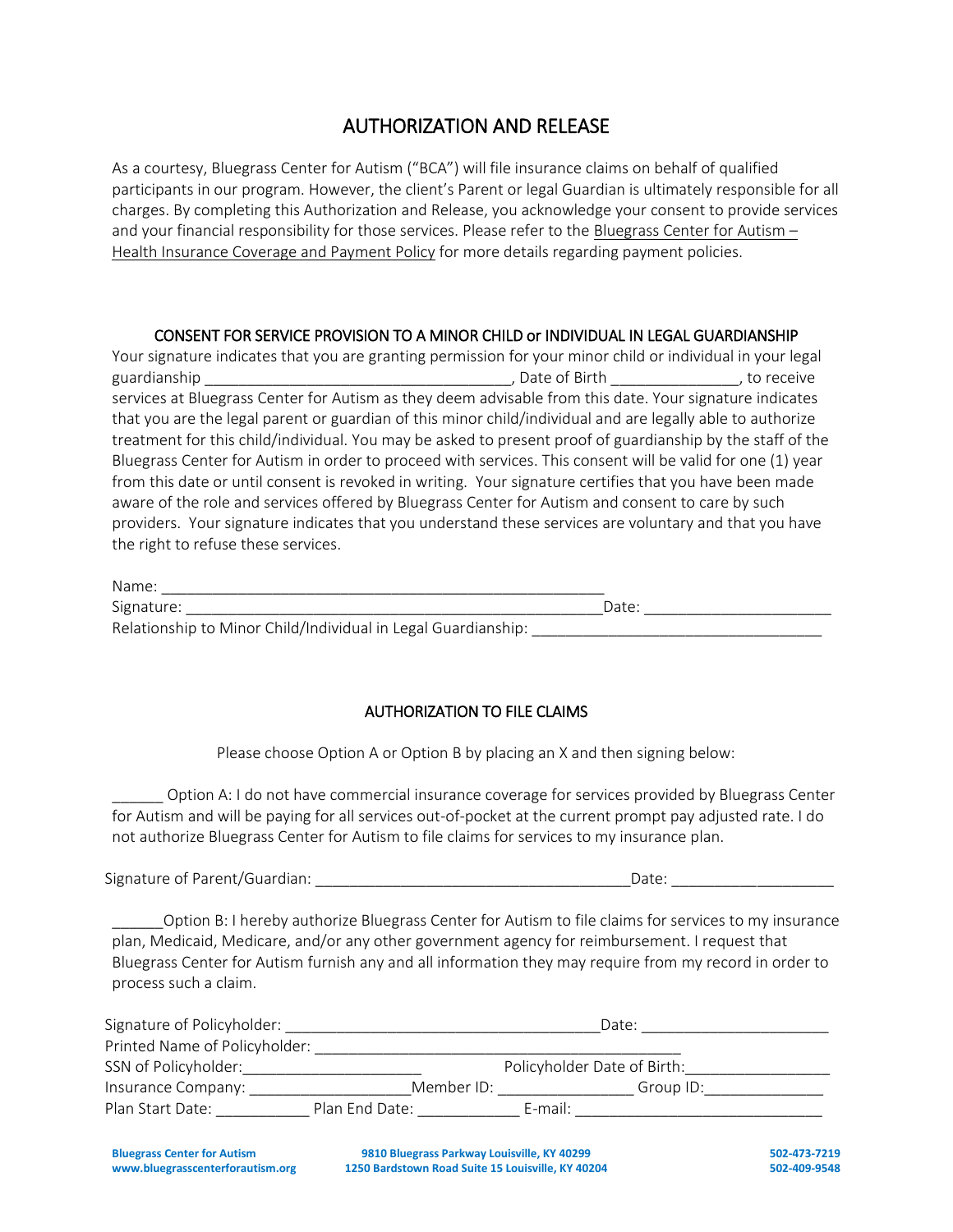#### ASSIGNMENT OF BENEFITS (if choosing Option B):

I hereby authorize payment of benefits from my insurance plan, Medicaid, Medicare, and/or any other government or private plan to be paid directly to Bluegrass Center for Autism, which will be credited to my account. I also understand that I am financially responsible for any amounts not covered by my insurance company including copayments, coinsurance amounts, deductibles and any amount over the usual reasonable and customary guidelines.

Signature: \_\_\_\_\_\_\_\_\_\_\_\_\_\_\_\_\_\_\_\_\_\_\_\_\_\_\_\_\_\_\_\_\_\_\_\_\_\_\_\_\_\_\_\_\_\_\_\_\_ Date: \_\_\_\_\_\_\_\_\_\_\_\_\_\_\_\_\_\_\_\_\_

Parent/Guardian

#### NOTICE OF PRIVACY PRACTICE RECEIPT

I have received a copy of and/or had the opportunity to request a copy of Bluegrass Center for Autism "Notice of Privacy Practice".

Signature: \_\_\_\_\_\_\_\_\_\_\_\_\_\_\_\_\_\_\_\_\_\_\_\_\_\_\_\_\_\_\_\_\_\_\_\_\_\_\_\_\_\_\_\_\_\_\_\_\_ Date: \_\_\_\_\_\_\_\_\_\_\_\_\_\_\_\_\_\_\_\_\_

Parent/Guardian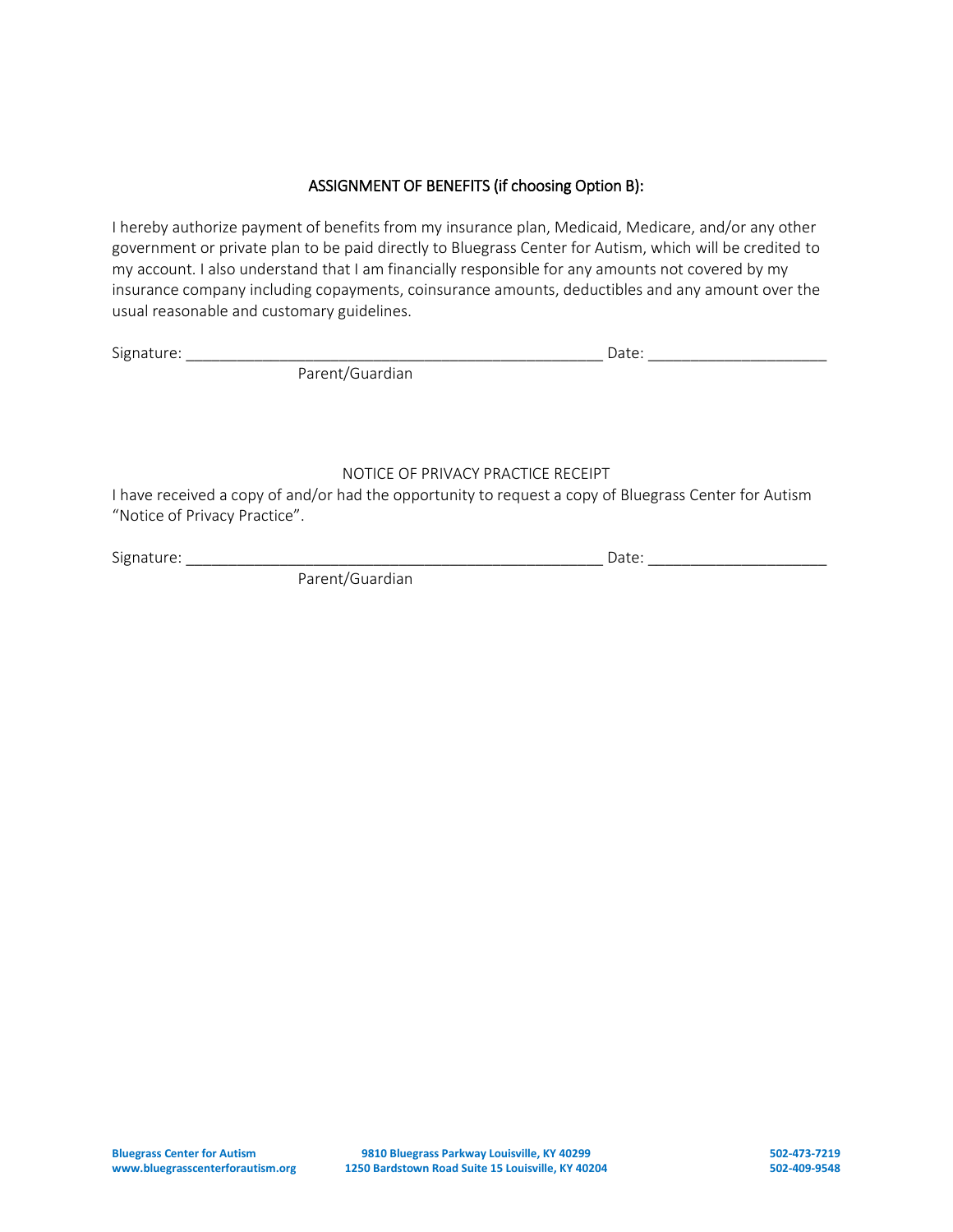## Bluegrass Center for Autism – Health Insurance Coverage and Payment Policy

Bluegrass Center for Autism provides Applied Behavior Analysis (ABA) services. Thus, many health insurance plans will help you pay for the services we provide. However, health insurance does not allow Bluegrass Center for Autism or its employees to "signoff" on the work performed by others. Doing so is considered "fraud." Only the services provided by Bluegrass Center for Autism will be billed under our name.

Health insurance is written by many different companies, and many of those companies write individually tailored plans for specific employers. Thus, BCA cannot tell you what your plan covers. Please read your plan's coverage booklet, call your Human Resources department, or your insurer's office to find out what you need to know. If your health insurance will pay a portion of our fees for services, BCA will provide reasonable assistance with your insurance claims. However, please keep these things in mind:

- 1) Bluegrass Center for Autism had no role in deciding what your insurance covers. Your employer decided which, if any, of our services will be covered and how much you (and we) will be paid. You are responsible for checking your insurance coverage, deductibles, payment rates, copayments, coinsurance, out-of-pocket maximums, and so forth. Your insurance contract is between you and your company; it is not between BCA and the insurance company.
- 2) You, not your insurance company or any other person or company, are responsible for paying the fees we agree upon. In addition, you are responsible for any copayments, coinsurance, deductibles, and any claims declined by the insurance carrier. In the event that your insurance carrier has not remitted payment to us within 45 days of the date of claim receipt, you acknowledge that the entire account balance becomes your responsibility.
- 3) As a contracted provider (in-network) with Anthem KY, Humana and CareSource Marketplace, Bluegrass Center for Autism will file insurance claims for our services with those entities after authorization for treatment is obtained.
- 4) BCA can only bill for services that are authorized by insurance. You are responsible for paying prompt pay adjusted fees until an authorization for services is obtained from your insurance company. If an authorization for services is received for dates that you have previously paid prompt pay adjusted fees, BCA will file insurance claims for those dates as long as they are within a reasonable timeframe and credit your account with any payments you have made above the amount of your "patient responsibility" according to the Electronic Remittance Advice (ERA) from your insurance provider.
- 5) Any required Pre-Authorization or Pre-Certification for insurance is your responsibility. BCA will assist you with the process, but it is your responsibility to obtain necessary authorizations or referrals required by your insurance carrier prior to the commencement of services.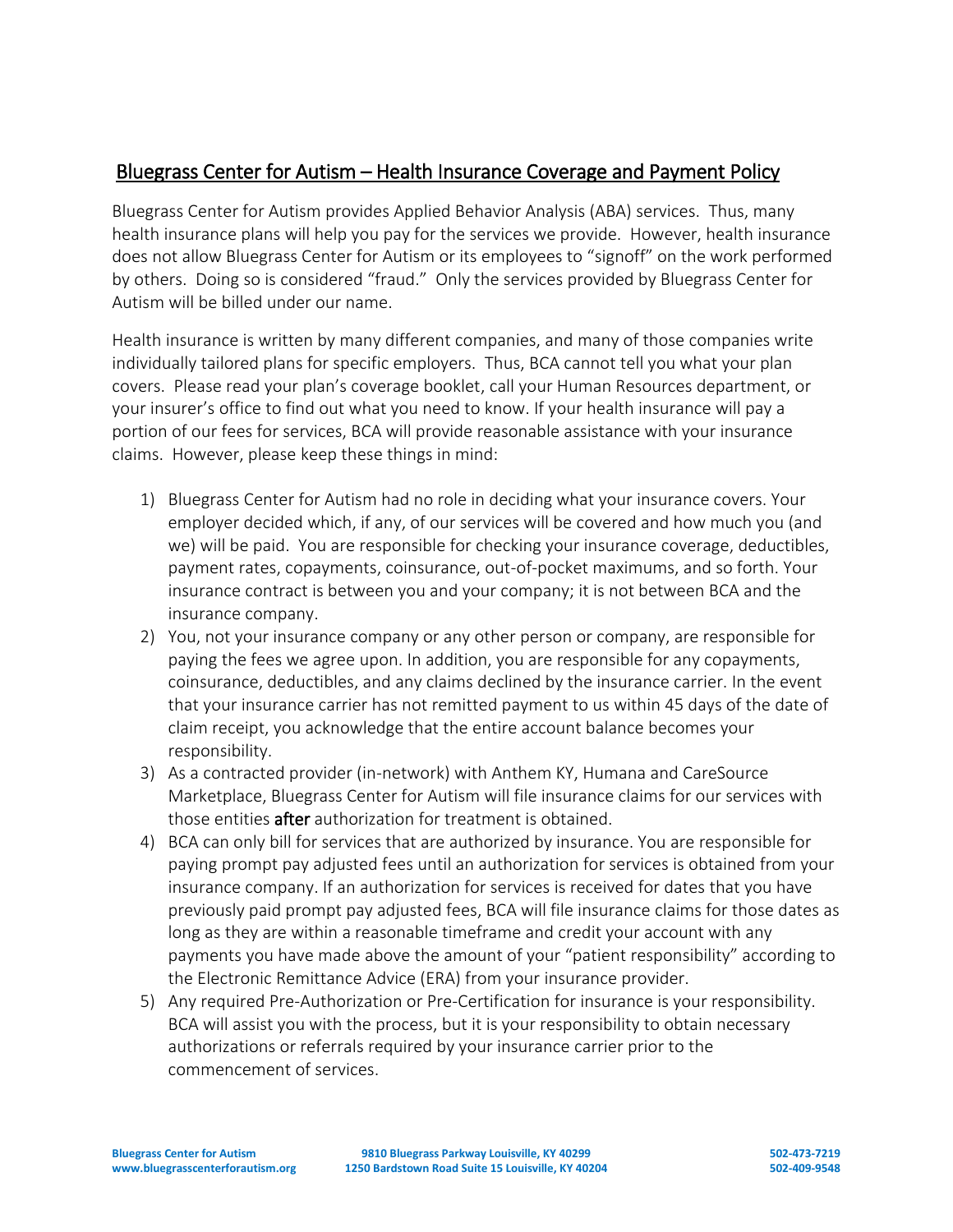- 6) Insurance companies do not always authorize the number of visits, hours, or days of service provided by BCA. In those instances, you will be responsible for the prompt pay adjusted fees for any additional services not authorized by insurance.
- 7) Insurance companies do not pay for missed appointments or days; these fees remain your responsibility. Anytime BCA is in operation and your insurance cannot be billed for services by BCA, you are ultimately responsible for paying the prompt pay adjusted fees. BCA allows 30.5 hours (one week) of missed time each calendar year (prorated based on start date) before you will be charged No Show Fees.
- 8) BCA will attempt to file claims for out-of-network insurance claims at your timely request and our discretion. However, if we are unable to file claims electronically or have rejections of these claims, you will be responsible for prompt-pay adjusted fees for BCA services.
- 9) Failure to make prompt payment for services rendered by BCA can result in placement of your account with a collection agency and the suspension of services. All expenses incurred through these collection efforts will be billed to the parent/guardian.

I/We have read and understand the Bluegrass Center for Autism - Health Insurance Coverage and Payment Policy*.* I/We understand that claims for insurance will not be filed by Bluegrass Center for Autism until acknowledgement of this policy is signed and returned to BCA along with the completed Authorization and Release form. This policy will be reviewed at least annually and updated as needed.

| Signature of parent(s) or guardian(s) | Date |  |
|---------------------------------------|------|--|
|                                       |      |  |

Printed name of parent(s) or guardian(s) Printed name of client

Form ACH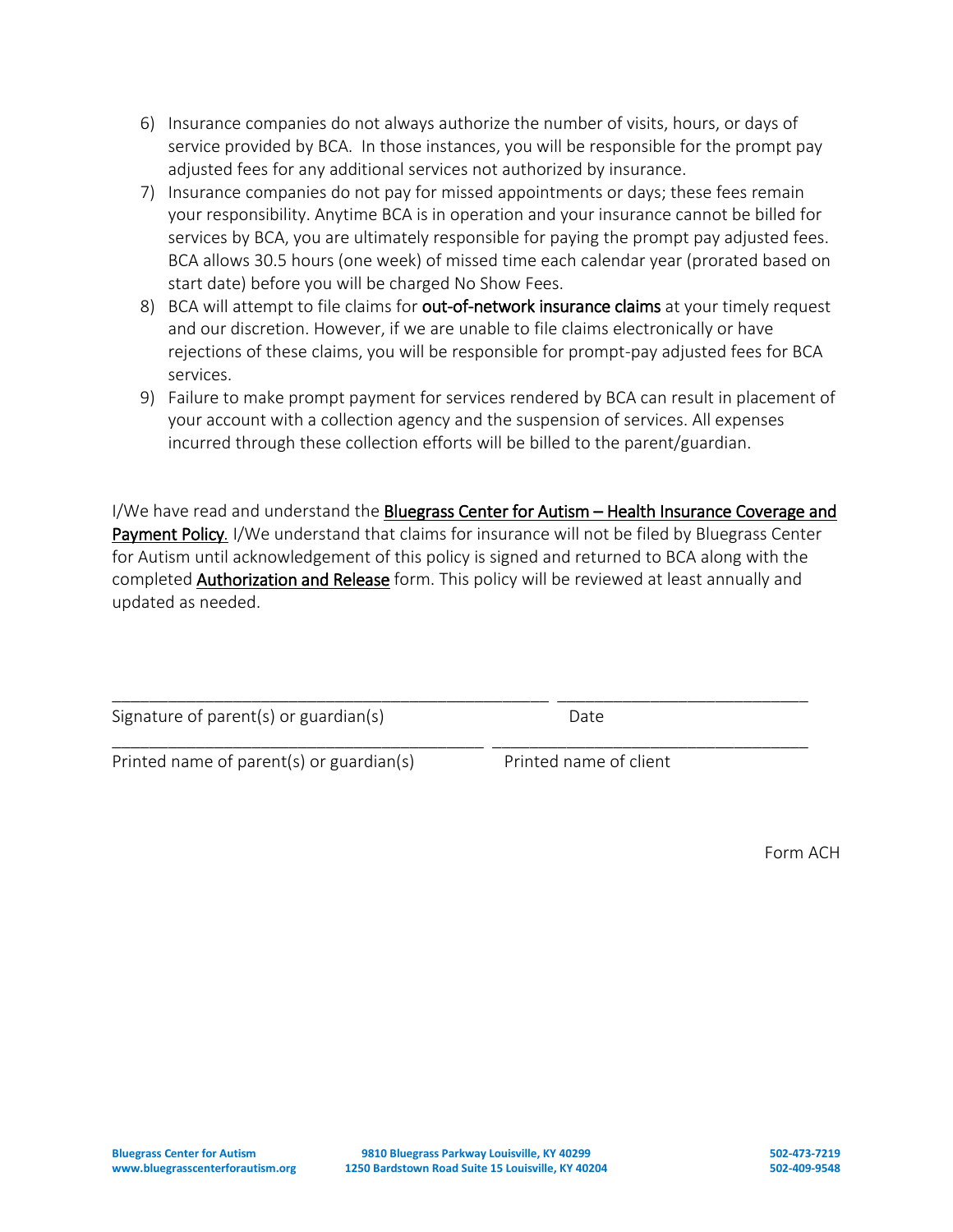## ACH Form

*(only complete if applicable)*

| Payer's Contact Information    |                                                             |                                                                                  |     |
|--------------------------------|-------------------------------------------------------------|----------------------------------------------------------------------------------|-----|
|                                |                                                             |                                                                                  |     |
|                                |                                                             |                                                                                  |     |
|                                |                                                             |                                                                                  |     |
|                                | Payer's Address: Street City Street Street City             |                                                                                  |     |
|                                |                                                             | State                                                                            | Zip |
|                                |                                                             |                                                                                  |     |
|                                |                                                             |                                                                                  |     |
|                                |                                                             |                                                                                  |     |
| <b>ACH Banking Information</b> |                                                             |                                                                                  |     |
|                                | Select one: _____: Checking Account ______: Savings Account |                                                                                  |     |
|                                |                                                             | Please attach a "VOIDED" check to this form -or- complete the information below: |     |
|                                |                                                             |                                                                                  |     |
|                                |                                                             |                                                                                  |     |
|                                |                                                             |                                                                                  |     |

*I hereby authorize Bluegrass Center for Autism to initiate debit entries to my account indicated above (or attached) and my bank, to debt the same such amount. This authority is to retain in full force and effect until Bluegrass Center for Autism and my bank have received written notification from me of its termination. I hereby agree to any and all information and agreements noted above.* 

*Payer's Signature: \_\_\_\_\_\_\_\_\_\_\_\_\_\_\_\_\_\_\_\_\_\_\_\_\_\_\_\_\_\_\_\_\_\_\_\_\_\_\_\_\_\_\_\_\_\_ Date: \_\_\_\_\_\_\_\_\_\_\_*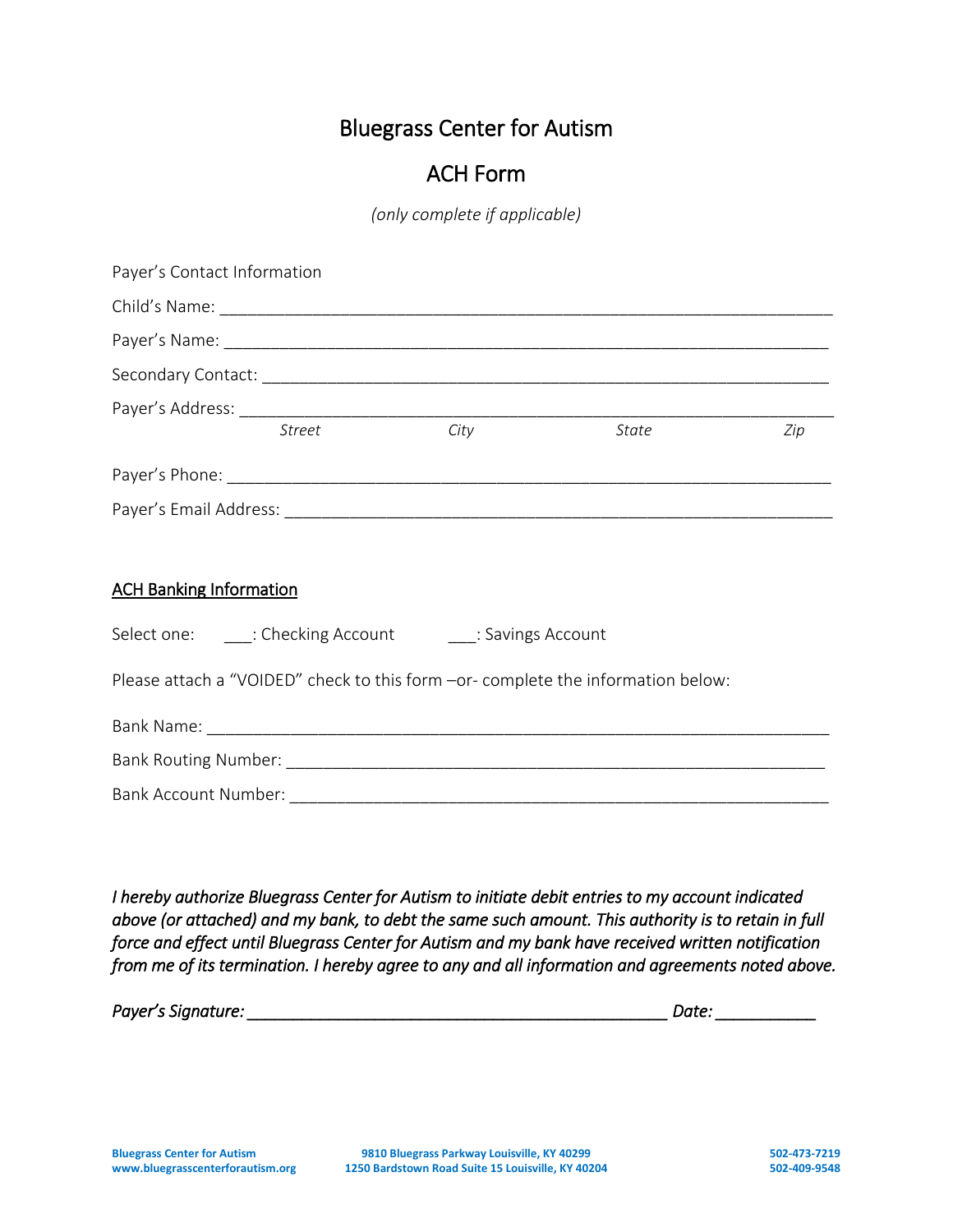## Media Release Form

Child's Name: \_\_\_\_\_\_\_\_\_\_\_\_\_\_\_\_\_\_\_\_\_\_\_\_\_\_\_\_\_\_\_\_\_\_\_\_\_\_\_\_\_\_\_\_\_\_\_\_\_\_\_\_\_\_\_\_\_\_\_\_\_\_\_\_\_\_

I, the parent/legal guardian grant my permission for Bluegrass Center for Autism to exhibit photographs, audio, video and/or likeness of the above-named child in print and/or electronically for Bluegrass Center for Autism purposes only.

I agree that Bluegrass Center for Autism may use such photographs, audio, or video of my child for any lawful purpose, including BCA sanctioned purposes such as publications, newspaper articles, professional development, marketing materials, BCA website, BCA social media, hallway bulletin boards, classroom decorations or other such material.

I have read and understand the above, and give my consent as marked below:

- I/We hereby give permission to Bluegrass Center for Autism to use my child's image for the purposes stated above.
- I/We hereby give permission to Bluegrass Center for Autism to use my child's image only within the confines of Bluegrass Center for Autism (hallways, classrooms, etc.).
- I/We hereby do NOT give permission to Bluegrass Center for Autism to use my child's image in any form or capacity.

Printed name of parent/guardian: \_\_\_\_\_\_\_\_\_\_\_\_\_\_\_\_\_\_\_\_\_\_\_\_\_\_\_\_\_\_\_\_\_\_\_\_\_\_\_\_\_\_\_\_\_\_\_\_\_\_

Signature of parent/guardian:  $\frac{1}{2}$ 

Date: \_\_\_\_\_\_\_\_\_\_\_\_\_\_\_\_\_\_\_\_\_\_\_\_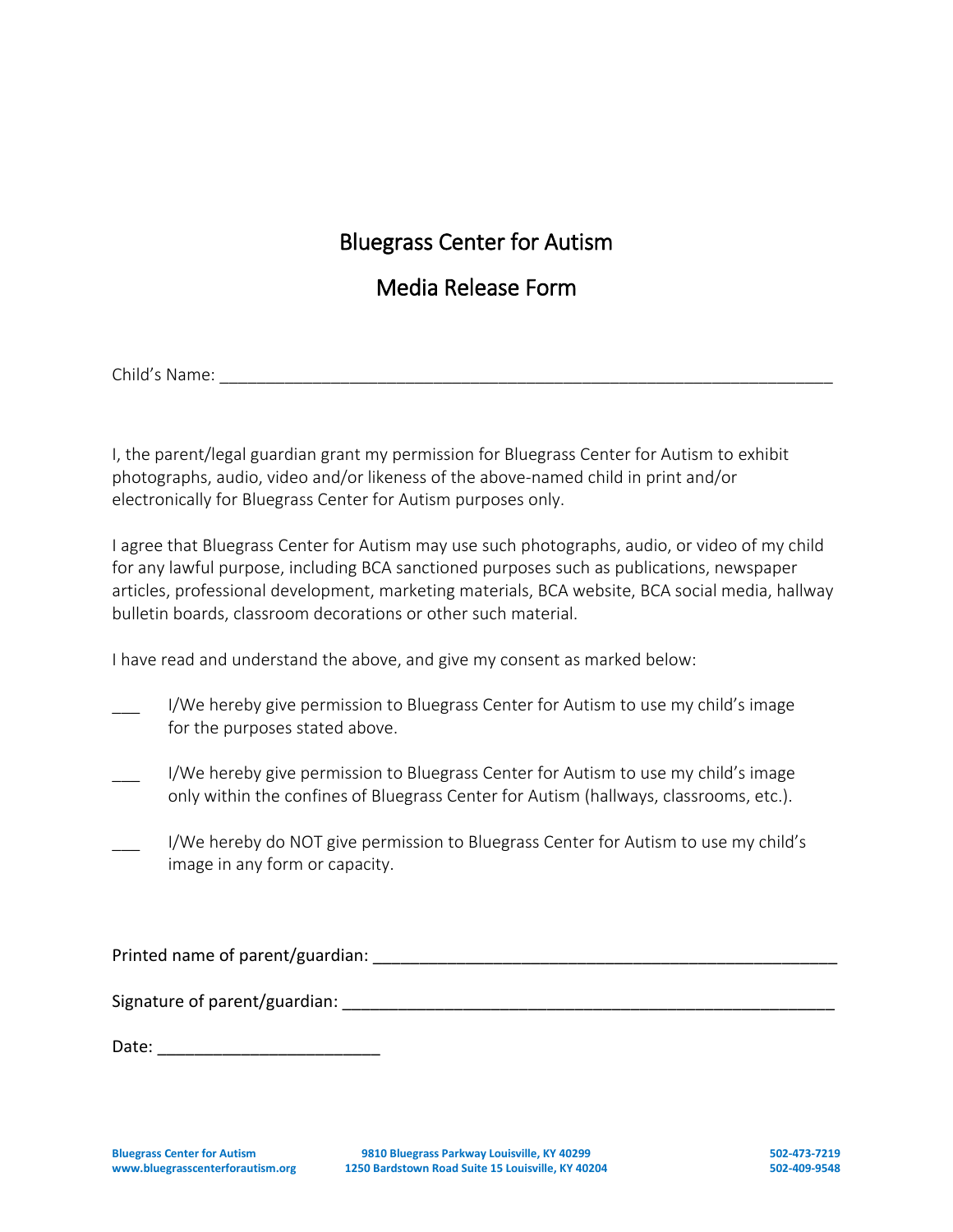# Functional Behavior Assessment Consent Form

I, \_\_\_\_\_\_\_\_\_\_\_\_\_\_\_\_\_\_\_\_\_\_\_\_\_\_\_\_, parent/guardian of \_\_\_\_\_\_\_\_\_\_\_\_\_\_\_\_\_\_\_\_\_\_\_\_\_, give my informed consent to the Bluegrass Center for Autism to conduct a Functional Behavior Assessment (FBA) for my child. The purpose of this assessment is to identify a hypothesized function or functions for behavior(s) that may be targeted for reduction. Knowledge of the function(s) of behavior is essential for successful reduction of the behavior and must be known prior to developing a Behavior Plan. This assessment may include the following:

- Indirect assessment
	- o Informal and/or structured interviews of parents and/or staff
	- o Informal and/or structured interviews of other therapists

\_\_\_\_\_\_\_\_\_\_\_\_\_\_\_\_\_\_\_\_\_\_\_\_\_\_\_\_\_\_\_\_\_\_\_\_\_\_\_\_\_\_ \_\_\_\_\_\_\_\_\_\_\_\_\_\_\_\_\_\_\_\_\_

- Direct observation
	- o Collection of data on the antecedents and consequences to behaviors

As a parent/guardian, you may request the results of this assessment at any point. In addition, results will be discussed with you when your assigned Behavior Analyst reviews your child's Behavior Plan with you.

Parent/Guardian Date